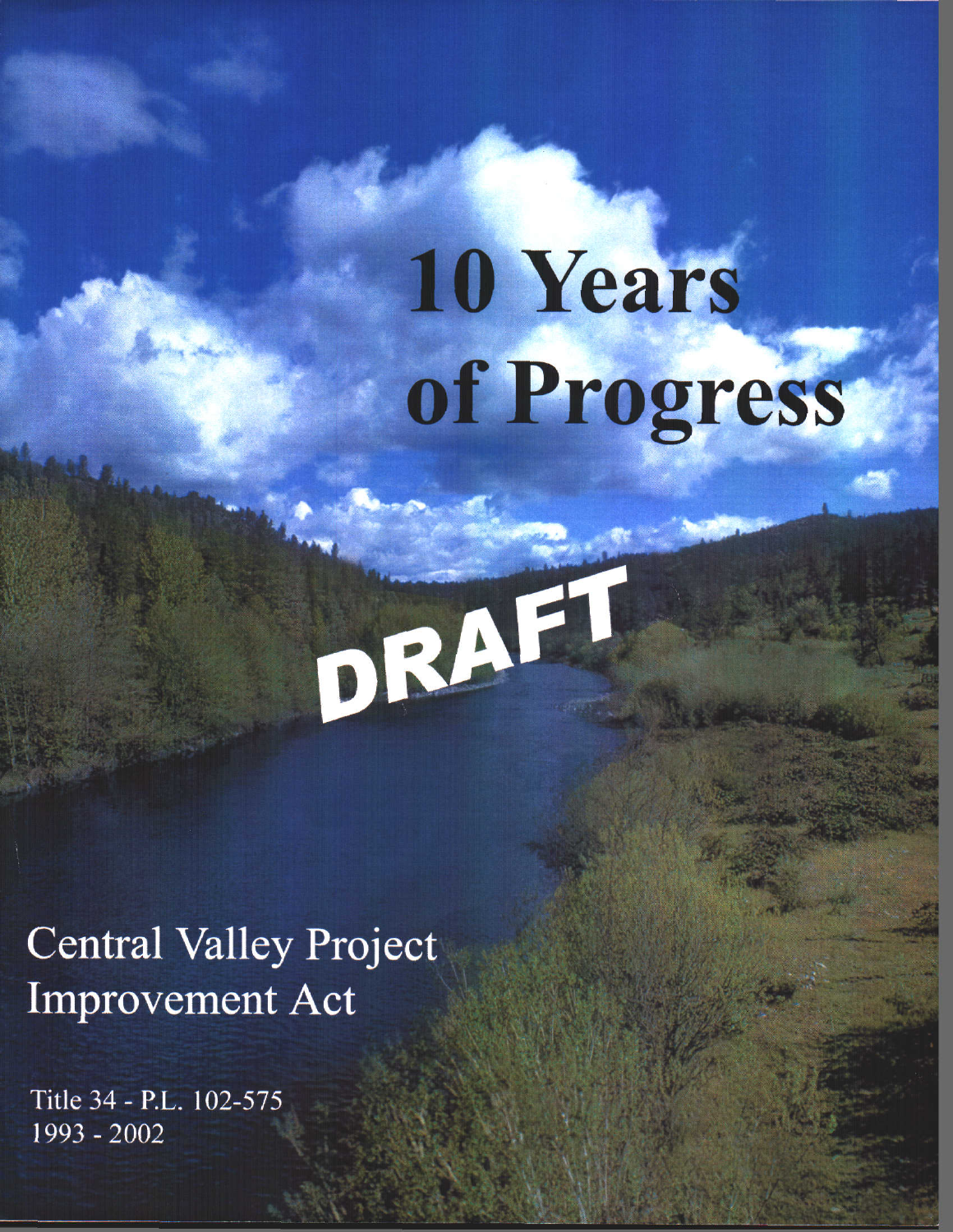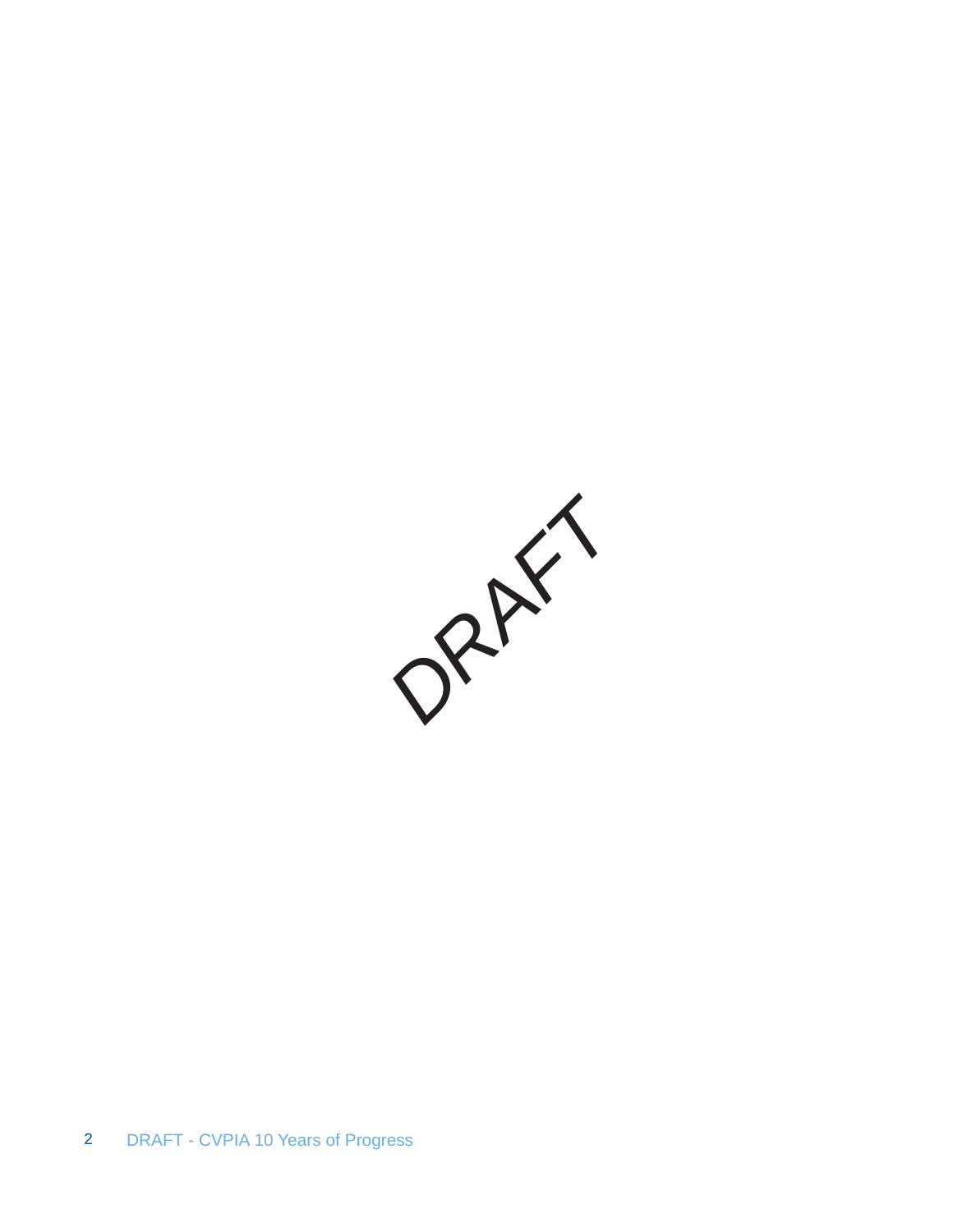# Central Valley Project Improvement Act



A Summary of Activities and Accomplishments in the Implementation of the Central Valley Project Improvement Act

Title 34, Public Law 102-575

1993 - 2002



U.S. Department of the Interior Bureau of Reclamation U.S. Fish & Wildlife Service Sacramento, CA

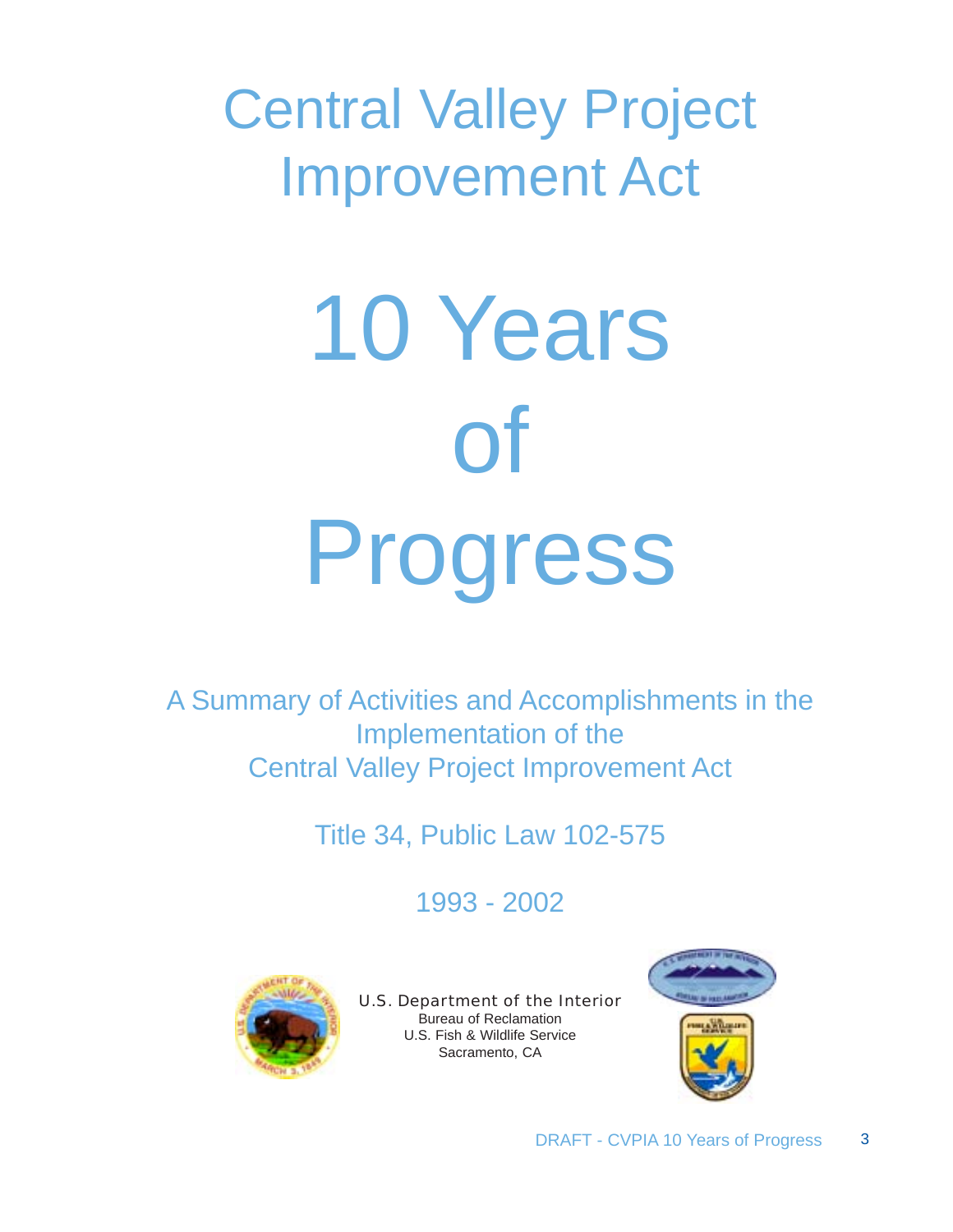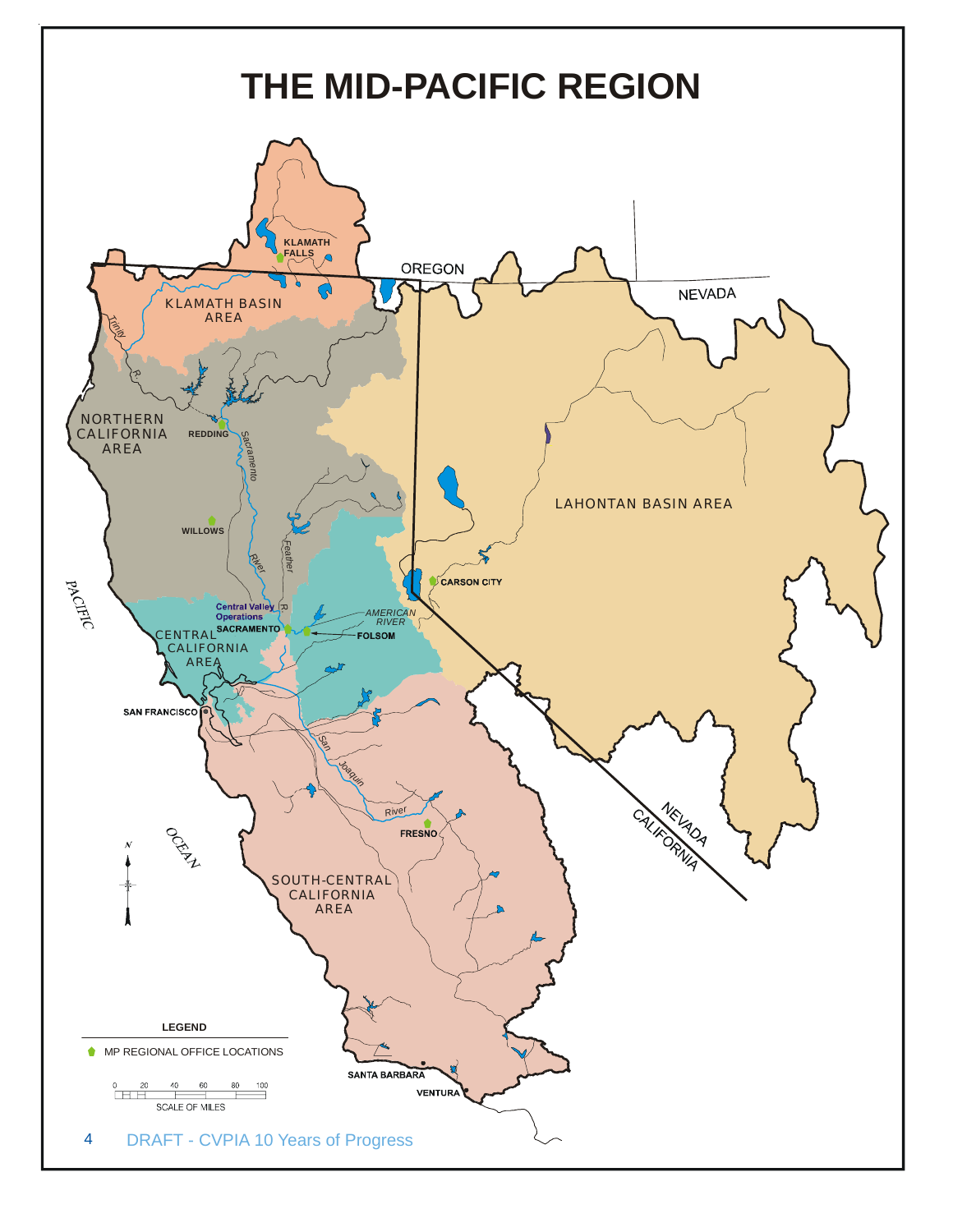## **The Central Valley Project**



Begun in 1930, the Federal Central Valley Project (CVP) is one of the Nation's major water conservation developments. It controls floods, and stores and distributes water to meet many of the needs of the great Central Valley of California. The CVP extends from the Cascade Range in the north to the semi-arid but fertile plains along the Kern River in the south, a distance of about 400 miles. Today, the CVP delivers about 20 percent of California's developed water to farms and communities, and generates about 5 million kilowatt-hours of hydroelectric power. The CVP supplies about 7 million acre-feet of water to its customers throughout the valley, transported via canals, aqueducts, and the river systems themselves. (One acre-foot is the amount needed to cover the size of a football field in water 1 foot deep. One acre-foot—about 326,000 gallons—will supply all the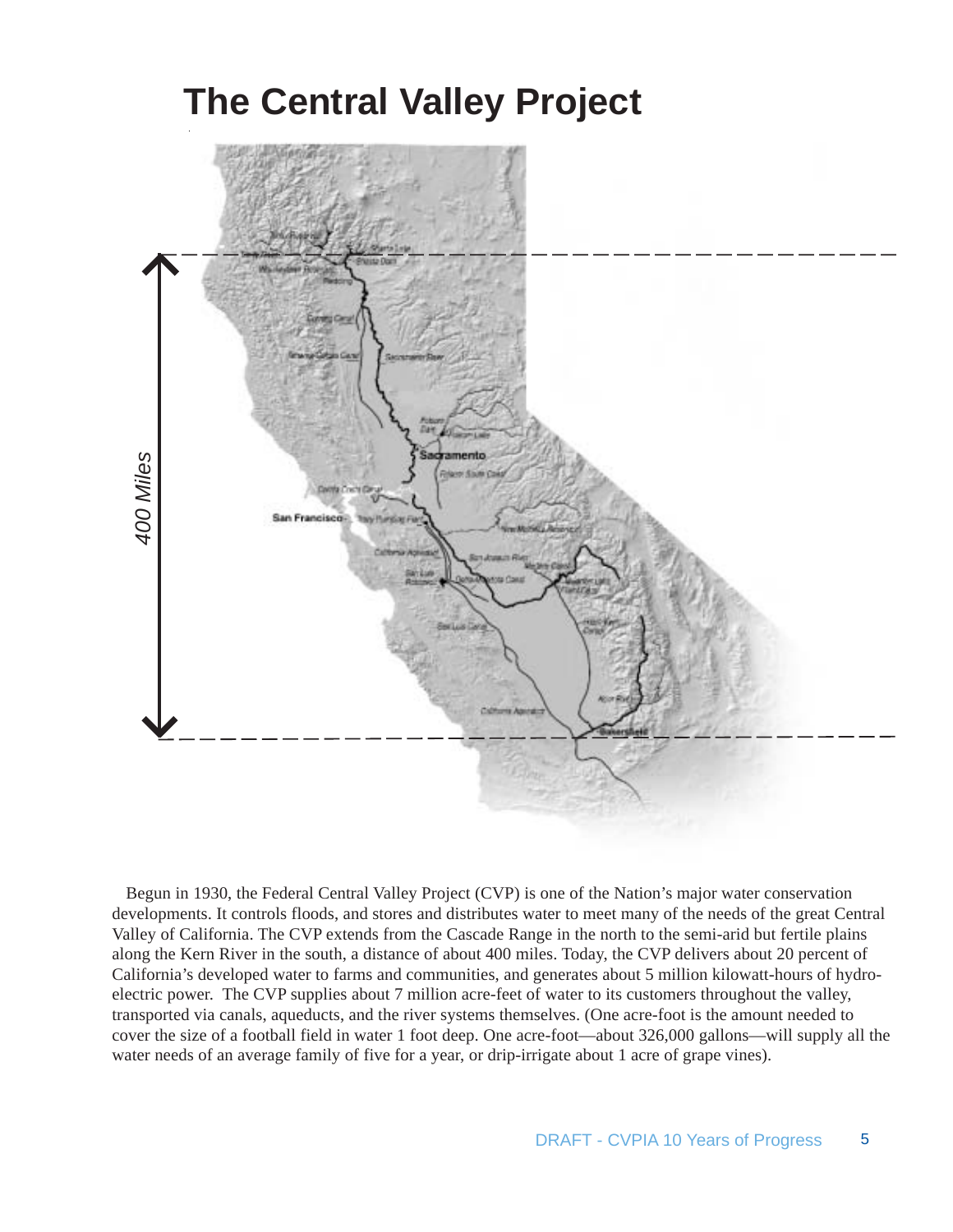## Table of **Contents**







## Forward

|--|--|

## Introduction

| Central Valley Project's Role in California's Water Resources  10 |  |
|-------------------------------------------------------------------|--|
|                                                                   |  |

## Implementing the CVPIA

|--|

## Funding

## Accomplishments

## Discussion of CVPIA Implementation and Results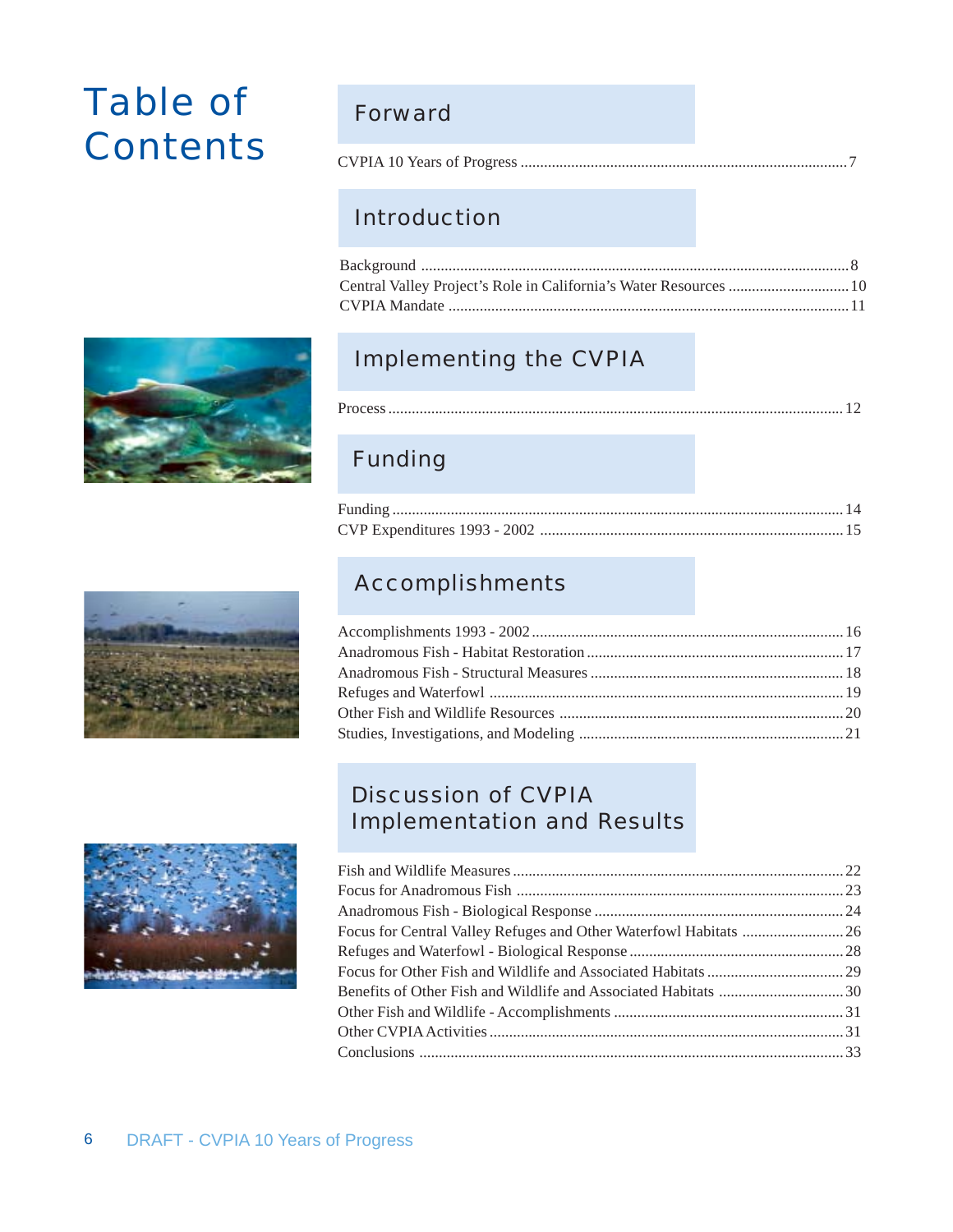## Forward

## **CENTRAL VALLEY PROJECT IMPROVEMENT ACT 10 YEARS OF PROGRESS**

In 1992, Congress passed the Central Valley Project Improvement Act (Act, or CVPIA), which amended previous authorizations of the California Central Valley Project (CVP) to include fish and wildlife protection, restoration, enhancement, and mitigation as project purposes having equal priority with power generation, and irrigation and domestic water uses. Congress directed the Secretary of the Interior, through the Bureau of Reclamation (Reclamation) and the U.S. Fish and Wildlife Service (Service), to operate the CVP consistent with the purposes of the Act, to meet the Federal trust responsibilities to protect the fishery resources of affected Federally recognized Indian tribes, and to achieve a reasonable balance among competing demands for use of CVP water.

For the past 10 years, Reclamation and the Service, working together to implement the CVPIA, have embarked on one of the Nation's largest fish and wildlife restoration efforts.

Reclamation and the Service have developed programs to improve environmental conditions and modify operations, management, and physical facilities, and thus, the associated environmental conditions of the CVP to comply with the purposes and goals of the Act. All of the Act's restoration measures are planned and implemented by Reclamation and the Service and coordinated with the State of California, CALFED, and other partners.

In the following pages, you will find a summary of the protection, restoration, enhancement, and mitigation measures that have been implemented as of the end of fiscal year 2002, demonstrating the contributions Reclamation and the Service have made to the Central Valley. As you read the summary, it should become clear that progress is being made in unprecedented programs, and advancements have been made in resolving complicated watershed issues throughout the Central Valley. Yet much work lies ahead.

We are pleased to present the *Central Valley Project Improvement Act - 10 Years of Progress* summary to you.



Kirk C. Rodgers **Steve P. Thompson** Regional Director **Manager** Manager



Mid-Pacific Region **Mid-Pacific Region** California/Nevada Operations Bureau of Reclamation U.S. Fish and Wildlife Service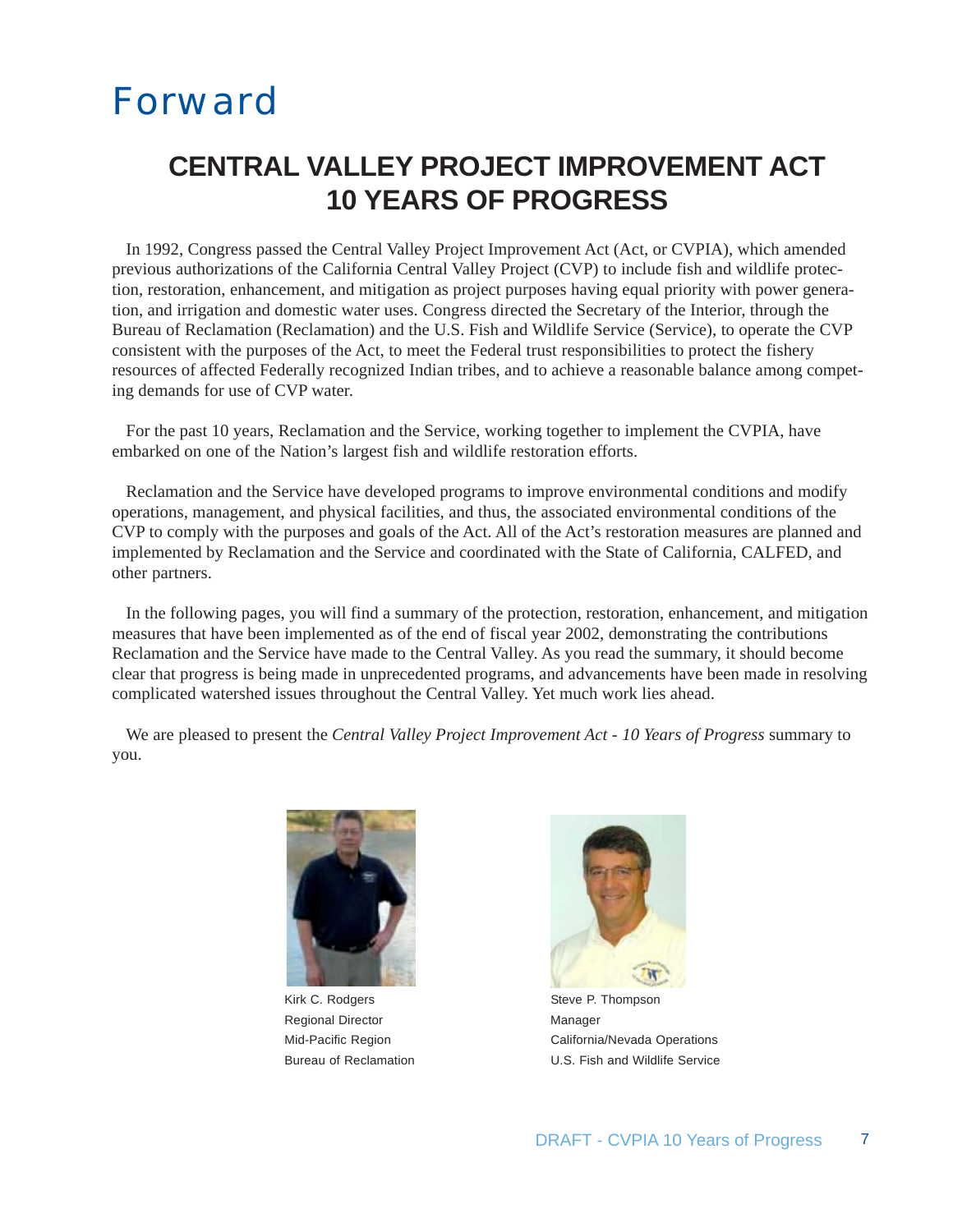## Introduction

*Since 1992, Reclamation and the Service have worked tirelessly to meet the challenges that the CVPIA presents.*

It has been 10 years since Congress passed, and the President signed, the Central Valley Project Improvement Act (CVPIA or Act). Officially known as Title 34 of Public Law 102-575, this landmark piece of legislation mandat t has been 10 years since Congress passed, and the President signed, the Central Valley Project Improvement Act (CVPIA or Act). Officially known as Title 34 of Public Law 102-575, this the Bureau of Reclamation's vast Central Valley Project (CVP) and directs the Secretary of the Interior to undertake a monumental fish and wildlife restoration and enhancement program. The Secretary, in turn, assigned primary responsibility for implementing CVPIA's many provisions to the U.S. Bureau of Reclamation (Reclamation) and the U.S. Fish and Wildlife Service (Service), both agencies of the Department of the Interior.

Since 1992, Reclamation and the Service have worked tirelessly to meet the challenges that the CVPIA presents. Its implementation has been afforded highest priority and major strides have been made in accomplishing the mandate that Congress provided. Many of the Act's provisions have been completed and most of the others are well under way. More than \$630 million of State and Federal money has been spent thus far to do what has been directed. More time, effort, and funds will be expended in the future. This report is a summary of the actions taken by Reclamation and Service personnel, working together with their counterparts in the State of California and numerous other partners and stakeholders, in the 10 fiscal years (1993-2002) since enactment.

#### **Background**

Over the past 150 years, competition for the limited water supplies of the Central Valley of California has escalated. As development progressed, water resources were increasingly controlled, first for flood control, later for irrigated agriculture, and, particularly in recent decades, for municipal and industrial purposes to support the State's burgeoning population.

Prior to development of the water resources in the Central Valley, rivers and streams in



*Cover for a binder used on an inspection trip of a House subcommittee on Interior appropriations, August 26 - September 1, 1943.*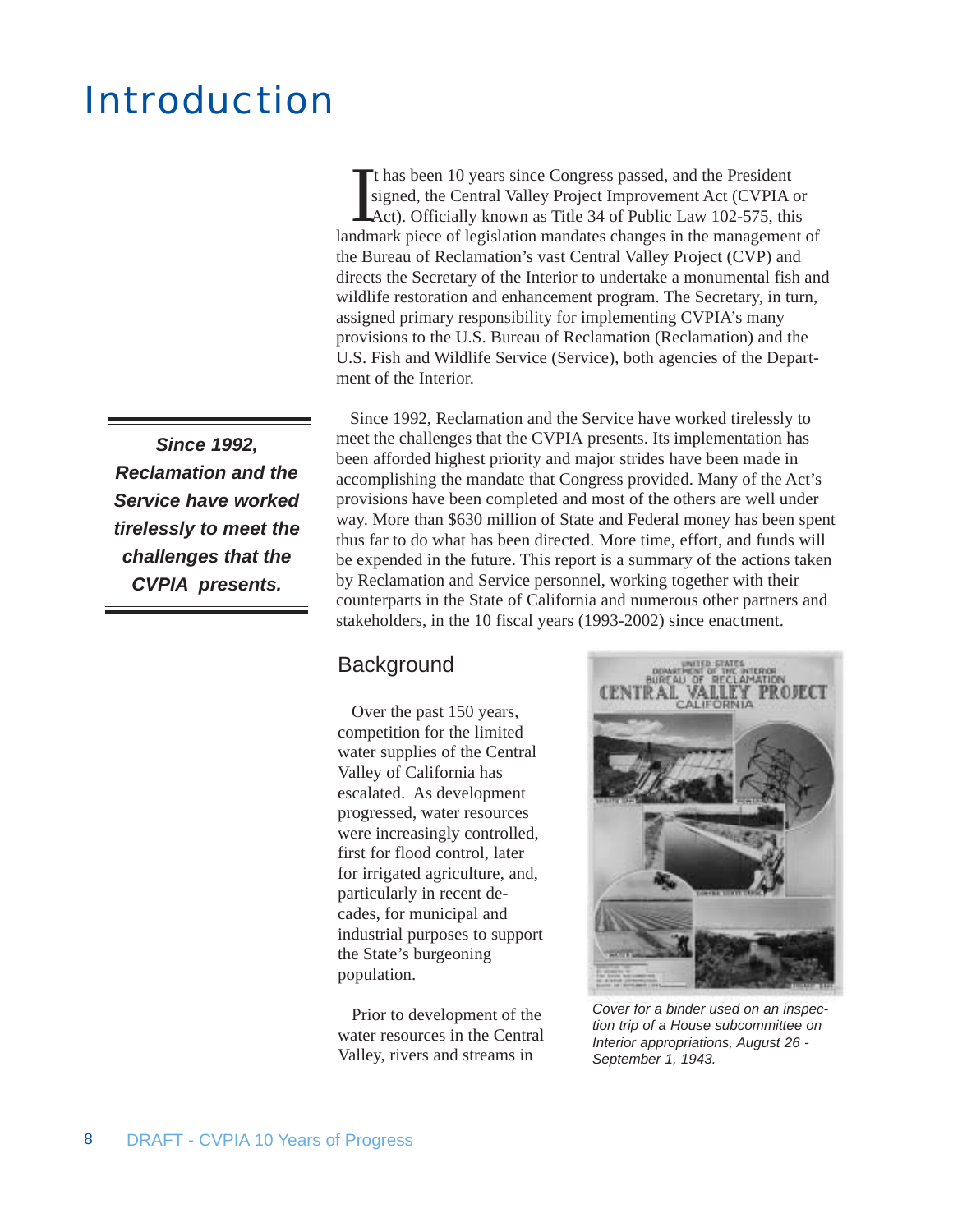the basin were unobstructed and anadromous species such as chinook salmon and steelhead trout could move freely from the ocean, through the Sacramento-San Joaquin River Delta and into the headwater reaches of their natal streams where they completed their life's cycle. Later, the offspring of these fish would retrace the journey in reverse as they moved out of freshwater, often aided by stormflows and snowmelt, to the sea to mature.

Because of the inherently variable rainfall in California, several races of these species evolved to accommodate differing hydrologic conditions. The valley also offered millions of acres of wetland and riparian habitats to support wintering Pacific Flyway waterfowl, shorebirds and countless other migratory bird species. Upland wildlife also thrived, dependent to one degree or another on availability of a common resource – water and the habitats it sustained and influenced.

Over the years, however, water resource projects needed to support development resulted in hydrologic and landscape changes detrimental to the valley's fish and wildlife resources. Dams and diversions blocked many streams and altered streamflow and stream temperature patterns. Dams also prevented the replenishment of gravels necessary for anadromous fish spawning and diversions entrained juveniles as they passed on their downstream migrations.

As a consequence, populations of many native fish species declined significantly. Several species of anadromous fish were listed or were candidates for listing as threatened or endangered: all of the other anadromous fish species were in serious decline. Flood control projects and land-use conversions eliminated an estimated 95 percent of the wetland habitats that existed in the valley at statehood. The limited acreage that remained had to be intensively managed to support the millions of wintering waterfowl, shorebirds, and other species that depend on those habitats to survive.

Other fish and wildlife habitats throughout the valley also experienced great reductions as land use changes facilitated by water resource development projects progressed. Lands once prone to flooding were protected and made developable and arid lands made fertile by the application of irrigation water from the projects. Agricultural and urban water demands have also contributed to groundwater depletions while wastewater discharges and contaminated runoff have degraded water quality in many Central Valley streams and in the Delta. Native species that depended on these habitats declined commensurately, in many cases to the point of being listed as threatened or endangered.

## **Water** Fact

The Central Valley Project is one of the largest water storage and transport systems in the world. Its benefits extend worldwide.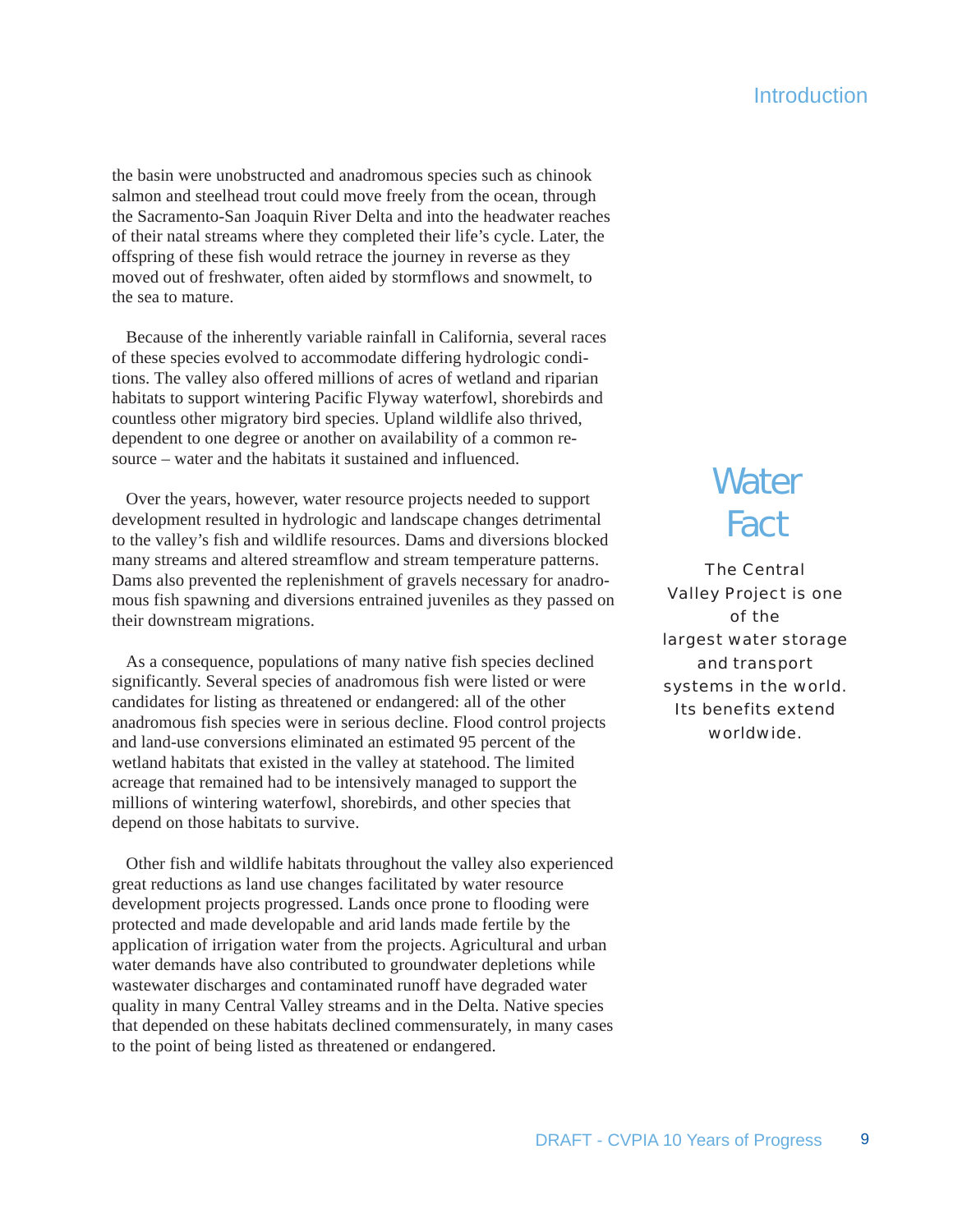### **Central Valley Project's Role in California's Water Resources**

For more than 60 years, California has depended on the Central Valley Project (CVP) for a large part of its water needs, particularly for agriculture. Plagued by consecutive years of drought, often followed by wet years bringing floods, the State relies heavily on dams and reservoirs to help balance and control its water resources. Its climate and geography make the State equally dependent on extensive water distribution systems to match water supplies with regional needs.

Much of the State's water originates in the north and is conveyed southward, primarily through the Sacramento River system. Some water

#### **Purposes of the CVPIA (Section 3402)**

- (a) to protect, restore, and enhance fish, wildlife, and associated habitats in the Central Valley and Trinity River basins of California;
- (b) to address impacts of the Central Valley Project on fish, wildlife, and associated habitats;
- (c) to improve the operational flexibility of the Central Valley Project;
- (d) to increase water-related benefits provided by the Central Valley Project to the State of California through expanded use of voluntary water transfers and improved water conservation;
- (e) to contribute to the State of California's interim and long-term efforts to protect the San Francisco Bay/Sacramento-San Joaquin Delta Estuary; and
- (f) to achieve a reasonable balance among competing demands for use of Central Valley Project water, including the requirements of fish and wildlife, agricultural, municipal and industrial, and power contractors.

is diverted along the way, and the rest flows into the Sacramento-San Joaquin River Delta, where CVP water co-mingles with other supplies, such as those of the State Water Project. About half of the water entering the Delta is pumped south: the remainder discharges to San Francisco Bay and the Pacific Ocean. Because of the way water is captured and moved through the Central Valley system, the CVP affects, and is affected by the many unresolved water issues in California involving ecosystem balance in the river systems and the Delta.

The sensitive ecosystems of the Central Valley, Delta estuary, and San Francisco Bay are affected by water diversions, particularly in drought years - so much so that the courts have intervened to ensure that adequate fresh water enters this system. In addition, compliance with Endangered Species Act and water quality requirements necessitate releases from CVP dams to regulate water temperatures and instream flows, and limit water diversions to protect listed fish species from the effects of pumping. These factors have greatly increased the competition for existing water supplies, and have focused new scrutiny on the ways that water resources are being used.

Conditions have greatly changed since the CVP began in 1930. Population growth and development have increased farm, urban, and industrial water demands. Stocks of fish and wildlife have declined, and some species are listed as endangered or threatened due to severe habitat losses from various kinds of development over the last century, including water projects. There is a new imperative for resource management that includes ecological stewardship.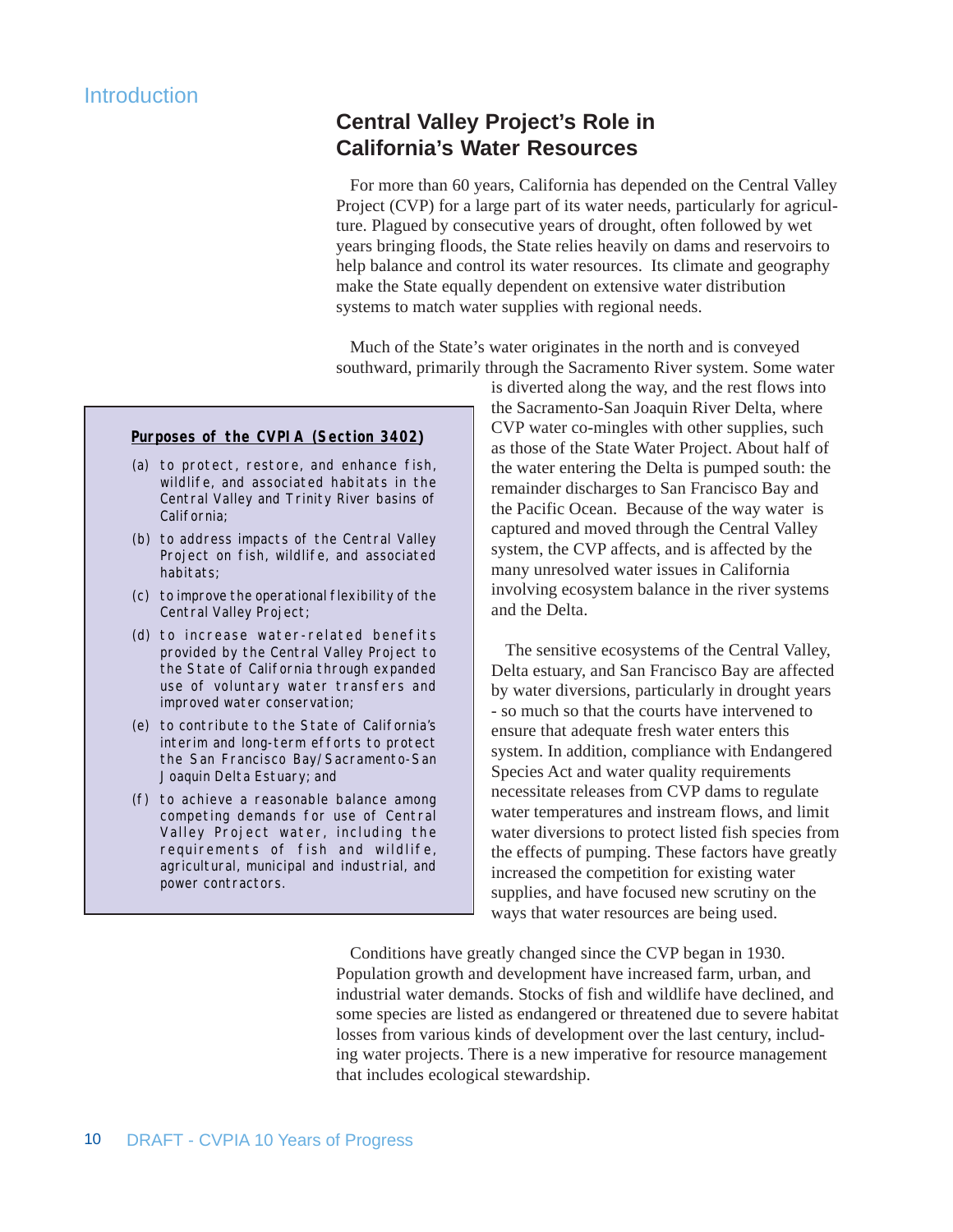#### Introduction

#### **CVPIA Mandate**

The intent of Congress in passing the CVPIA is contained in Section 3402. Through the CVPIA, Congress identified the importance of the CVP in California's water resources picture, but made significant changes in the policies and administration of the project – more than any other legislation in the CVP's 70-year history. The CVPIA also redefined the purposes of the CVP and identified several specific goals and objectives for Interior to meet.

To achieve the CVPIA's purposes and the identified goals and objectives, a large number of provisions were incorporated into the statute.

These include specific programs and measures to be undertaken as well as operational and management directives, all to be implemented consistent with the requirements of California and Federal law. These provisions deal with water contracts, improved water management, restoration of anadromous fish populations, water supplies for State and Federal refuges, mitigation for other fish and wildlife impacted by the CVP, and retirement of drainage-impaired farm lands. They also provide for the modeling of ecosystem parameters in areas affected by the CVP, numerous investigations and studies, and monitoring of results and biological benefits of implementing CVPIA measures.

To help implement these measures, the Act provides for establishment of a Restoration Fund, derived from fees paid by those who have benefited from the CVP's water and power supplies.



*Salmon in Butte Creek*



*A wheat field in the Central Valley*

The CVP and other water projects have helped make the Central Valley the richest agricultural region in the Nation, while helping to support the largest population of any State in the Nation. California leads the Nation in water use, both surface water and groundwater. Development and use of this precious resource has been a boon to the economy of the State; but, added to other ongoing actions, has helped lead to significant impacts to the natural environment.

The CVPIA has afforded the Department of the Interior a prime opportunity to help restore conditions favorable for Central Valley fish and wildlife, while providing for the continuation of its rich agricultural heritage and service to municipal and industrial users throughout the State.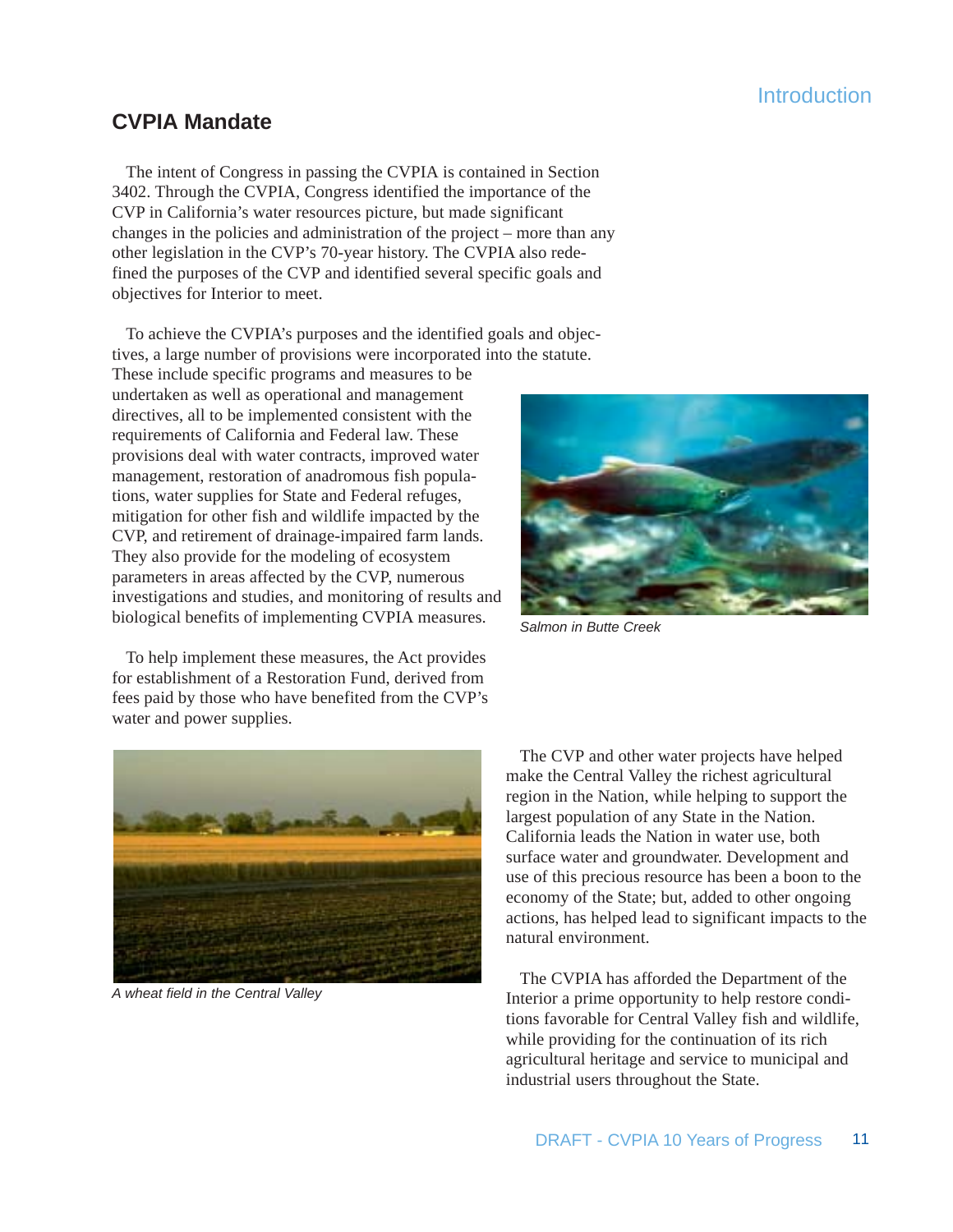## Implementing the CVPIA

#### Process

Immediately upon passage of the CVPIA, Reclamation and the Service adopted the three fish and wildlife restoration goals prescribed by the Act: (1) make all reasonable efforts to at least double the natural production of s mmediately upon passage of the CVPIA, Reclamation and the Service adopted the three fish and wildlife restoration goals prescribed by the Act: (1) make all reasonable efforts to at to have been affected by construction and operation of the CVP; (2) supply water to Federal and State refuges and other migratory waterfowl habitat in the Central Valley; and (3) mitigate for impacts of the CVP to other fish and wildlife species, impacts that were not specifically addressed in other provisions of the Act and had not been previously offset.

One of the most ambitious goals was to make all reasonable efforts to double the production of anadromous fish. Another was to supply water to Central Valley refuges and other migratory waterfowl habitats. The third was to mitigate for other identified impacts of the CVPIA.

We then began to develop procedures to implement the specific provisions of the Act. First, we developed a set of procedural objectives to guide our activities. Measures proposed for implementation are to be prioritized. Any measures undertaken to implement the Act must be designed to achieve CVPIA goals while providing the greatest public benefit and minimizing adverse impacts to other beneficial uses.

Great emphasis is placed on forming partnerships and coordinating with other efforts planned or already under way throughout the valley. Stakeholders and the public are to be fully involved and informed. Another key procedural objective is to use the funds available to us in the most cost-effective manner.

Several factors are considered in establishing priorities for implementing CVPIA actions. These include the importance of the action to achieving CVPIA program goals, its readiness or the amount of planning needed to implement the action, coordination with other ongoing programs, and funding. Some sections of the Act clearly direct specific actions: others call for plans or studies prior to taking action. Other provisions of the Act relate to administrative matters, such as authorization of funds and compliance with State and Federal laws that must be undertaken before measures can be implemented. Because the Act specified compliance dates for some actions, implementation in some cases was responsive to the prescribed dates.

Cooperation through partnerships is essential to the CVPIA's success. Interior has developed numerous partnerships and extensive coordination with local, State, and Federal agencies, and private groups. These partnerships include various existing programs, as well as new programs formed specifically to carry out CVPIA mandates. CVPIA implementa-

*Cooperation through partnerships is essential to the success of the CVPIA.*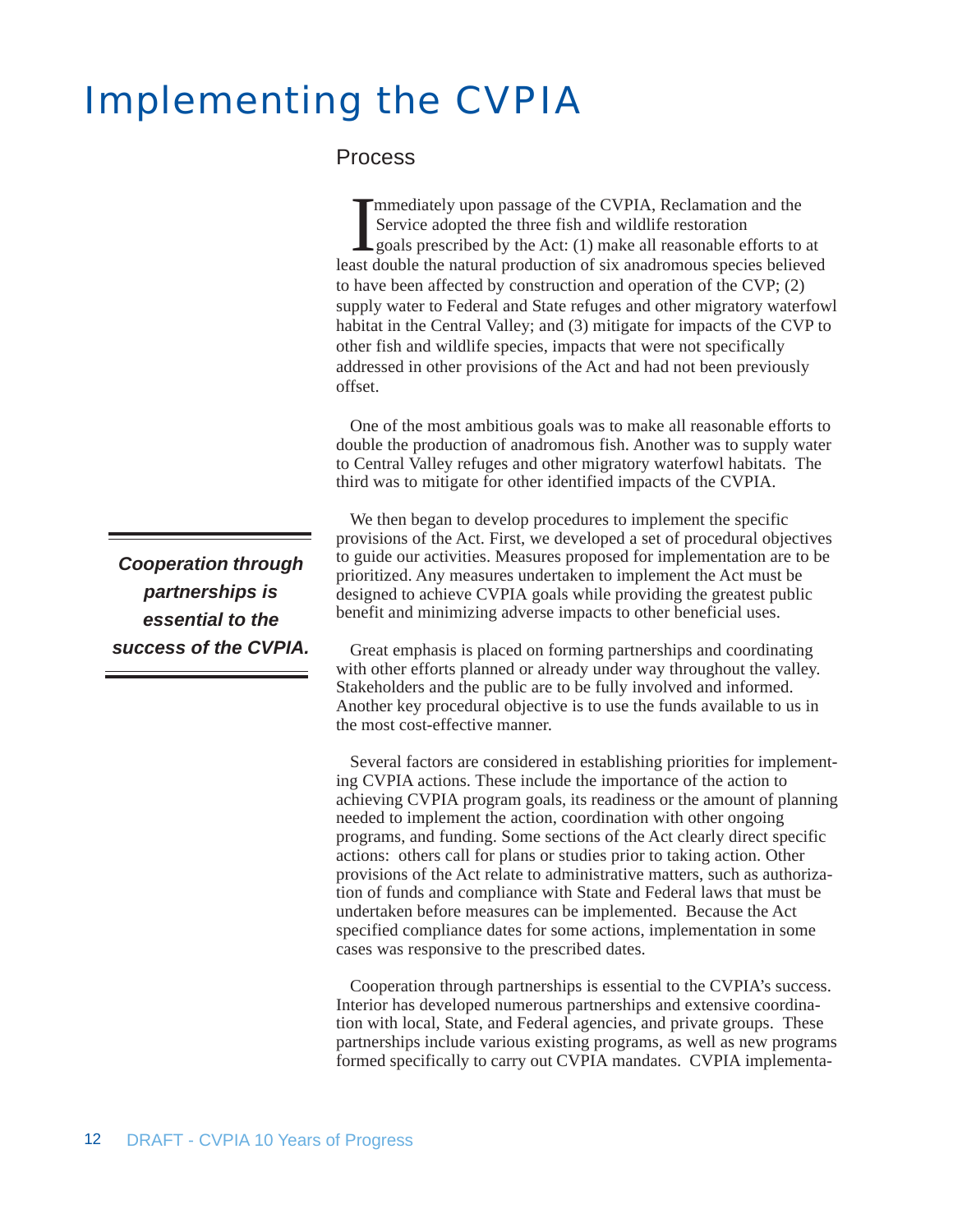### Implementing the CVPIA

tion continues to be coordinated with existing and ongoing restoration efforts such as the State of California's efforts to restore salmon and steelhead populations; the State Water Resources Control Board's Water Quality Control Plan; and CALFED, a consortium of Federal and State agencies working with stakeholders and interest groups to develop alternatives for a long-term solution to Delta problems.

Coordination with CALFED is particularly important. Most of CALFED's actions have the same or similar objectives, and address many of the same natural resource and water management problems, as CVPIA. Close coordination and a focus on functional integration of CVPIA and CALFED have helped us to achieve common goals and avoid duplication. An example of this coordination is Interior's willingness and effort to have CALFED provide "expert level" review and comment on proposed CVPIA programs and actions. This review is expected to lead to a more broad-based ecosystem management strategy that more effectively addresses fish and wildlife mitigation, restoration, and enhancement, and assists in the selection of worthy projects

We have encouraged CALFED and other potential partners to enter into cooperative relationships to implement appropriate CVPIA measures or to help achieve CVPIA goals and objectives through their own programs. Frequently, Interior will provide funds and services to these partners, allowing for the completion of pre-approved restoration actions. The CVPIA provides the Secretary with the flexibility to use several mechanisms for funding non-Federal entities. At other times, funds from these other programs are used to implement measures identified by the CVPIA.

Most of the programs established to address specific CVPIA provisions had the same initial steps in common. All required an administrative structure, public and stakeholder involvement, and coordination with potential partners to develop a program plan. There were large differences in the amount of time and effort required to complete these steps for the various programs, primarily dependent upon the relative complexity of the issue and degree of public interest or controversy. For some programs, plans were developed within the first year while, for others, plans are still being completed.

For planning and budgeting purposes, all CVPIA actions were classified into one of eight action categories. These categories are commonly used in partnering and summarizing our activities in discussions with the public and stakeholders, many of whom are interested in only certain facets of CVPIA implementation. Each of the categories involves many individual programs and related actions.

*Coordination with CALFED is particularly important.*

#### **CVPIA Action Categories**

- **Administrative Processes**
- Contracting and Improved Water Management
- Anadromous Fish Habitat Restoration
- Anadromous Fish Structural Measures
- **Refuges and Waterfowl**
- **Other Fish and Wildlife Resources**
- **Studies, Investigations, and Modeling**
- **•** Monitoring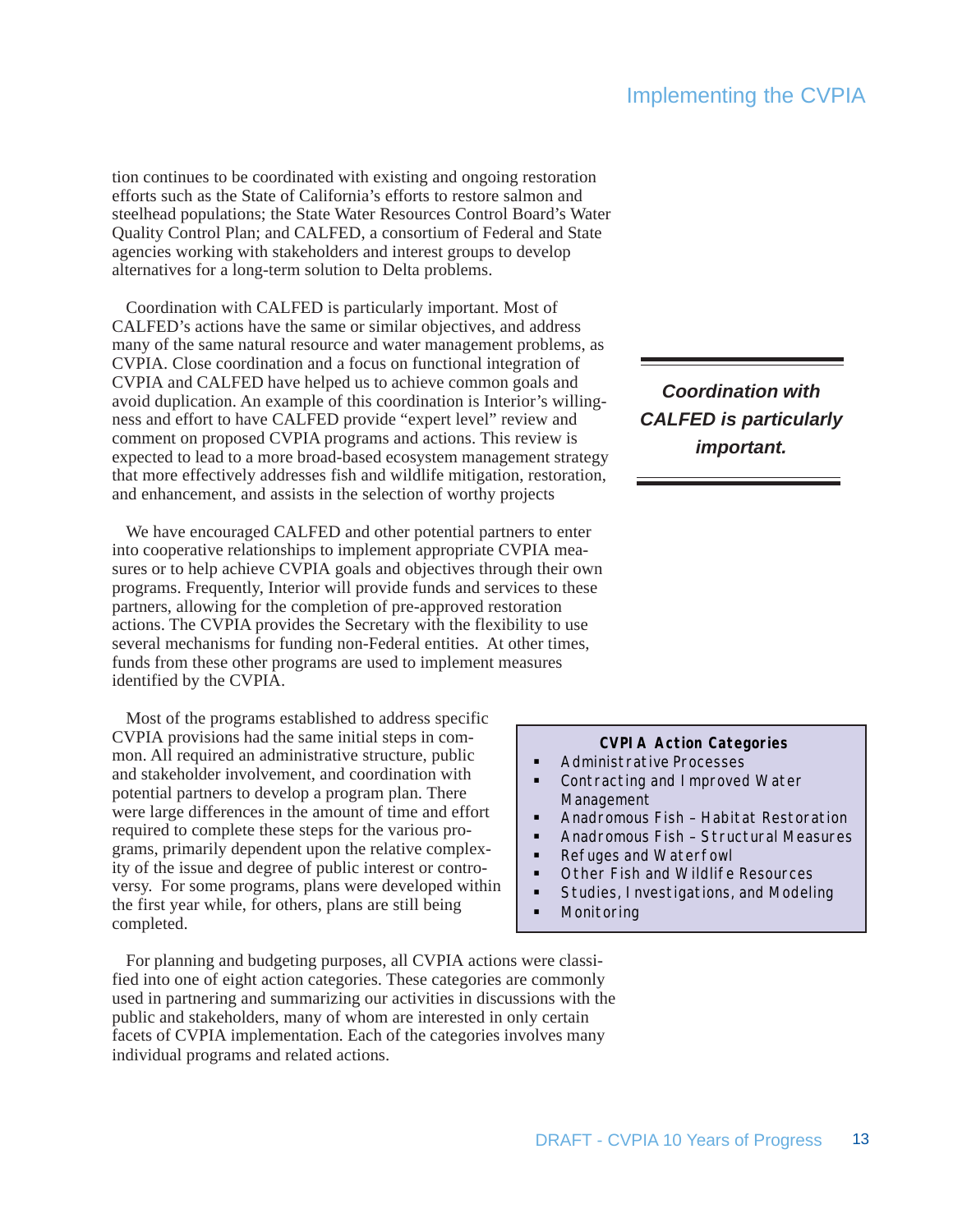## Funding



*Installation of the Shasta Temperature Control Device took place between 1995 - 1997.*

pproximately \$630 million has been obligated toward<br>the implementation of the CVPIA's prescribed actions<br>and programs through the first 10 years. It must be<br>recognized however, that many of the measures implemented the implementation of the CVPIA's prescribed actions and programs through the first 10 years. It must be recognized, however, that many of the measures implemented pursuant to CVPIA were already being planned or in progress at the time the Act was passed and that a large portion of these expenditures would have occurred even in the absence of the CVPIA.

These include the Shasta Temperature Control Device (\$84 million to implement, but saving \$5 million per year in lost power generation), Glenn-Colusa Irrigation District Fish Screen Project (\$41 million), rehabilitation of Coleman National Fish Hatchery (\$20 million), and fixing the fish passage problems at the Red Bluff Diversion Dam (\$34 million) and the Tracy and Contra Costa Canal Pumping plants (\$17 million).

Most of the \$630 million obligated thus far has come from the Restoration Fund, which was established in accordance with the CVPIA. These funds are derived from fees paid by the beneficiaries of the CVP's water and power supplies. The rest of the monies come from Reclamation's Water and Related Resources appropriations, contributions provided by the State of California, and donated funds (Figure 1).



*The Red Bluff Demonstration Pump Project fixed fish passage problems at Red Bluff Diversion Dam.*

The largest portion of the monies obligated since 1993 have been spent on structural measures, such as the Shasta Temperature Control Device and the Glenn-Colusa Irrigation District Fish Screen Project - projects that benefit water and power users as well as anadromous fish. Large amounts were also obligated on habitat restoration measures for anadromous fish, measures believed necessary to help achieve our goal of doubling the natural production of these species, and on water for refuges and the Agricultural Waterfowl Incentives Program. Figure 2 at right shows the total distribution of these obligations..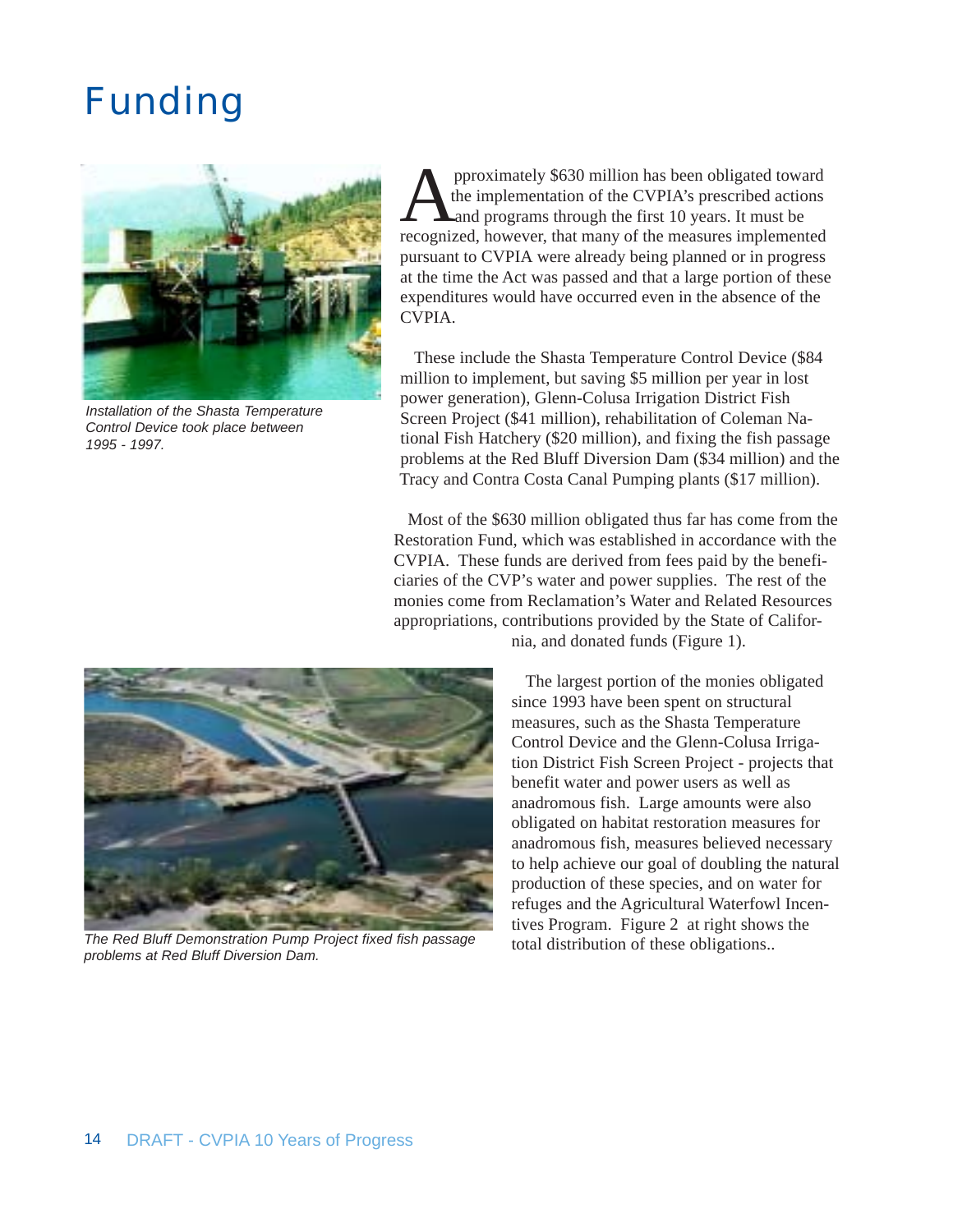#### Funding

## **CVPIA Obligations 1993 - 2002**



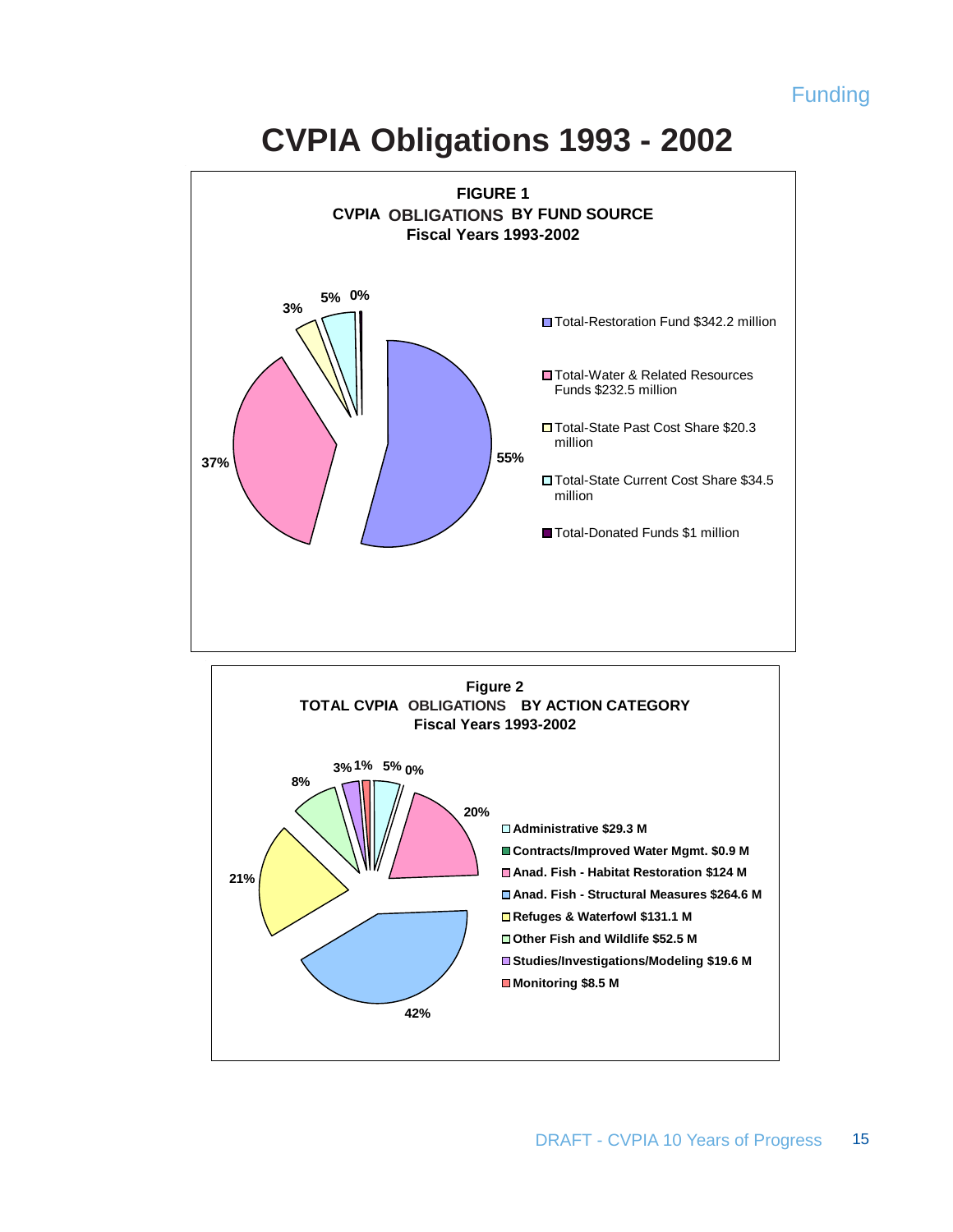## ACCOMPLISHMENTS -- 1993 TO 2002

*Positive effects in the Central Valley ecosystem are being observed in many species and habitat types.*

ince passage of the CVPIA, Reclamation and the Service, with assistance from the State of California and the cooperation of many partners, have completed many of the necessary administrative requirements, conducted many studies and investigations, implemented hundreds of measures, and have generally made significant progress toward achieving the goals and objectives established by the CVPIA. Positive effects in the Central Valley ecosystem are being observed in many species and habitat types. Clearly, much more needs to be done and it will be many years before we can report success, but we appear to be on the right track

A summary of the actions completed in these past 10 years is provided below. A more detailed discussion of these efforts and the progress toward achieving CVPIA goals follows.

#### Administrative Processes (Page 15, Figure 2)

- The Restoration Fund was established pursuant to Section 3407 of the Act. More than \$353 million was collected from 1993 to 2002.
- -A Cost-Share Agreement with the State of California was negotiated and signed in 1994. Twelve task orders have been processed under the agreement and more than \$54 million contributed to CVPIA measures.
- -A Programmatic Environmental Impact Statement (PEIS) covering the implementation of the CVPIA was completed in November 1999. An Endangered Species Act biological opinion was rendered in November 2000, and the PEIS Record of Decision was signed by Reclamation and the Service in January 2001.
- -Interim guidelines and criteria for 10 sections of the CVPIA have been developed. Final rules and regulations will follow now that the PEIS Record of Decision has been signed.



*Irrigation water flows in the Central Valley.*

### Contracting and Improved Water Management (Page 15, Figure 2)

- Reclamation negotiated and executed 68 "interim" renewal contracts and 44 binding agreements for early renewal of long-term water supply contracts while waiting for completion of the PEIS.
- $\bullet$ Since completion of the PEIS, Reclamation has executed 27 long-term contracts and negotiated 24 others. All contract negotiations are expected to be completed in 2002.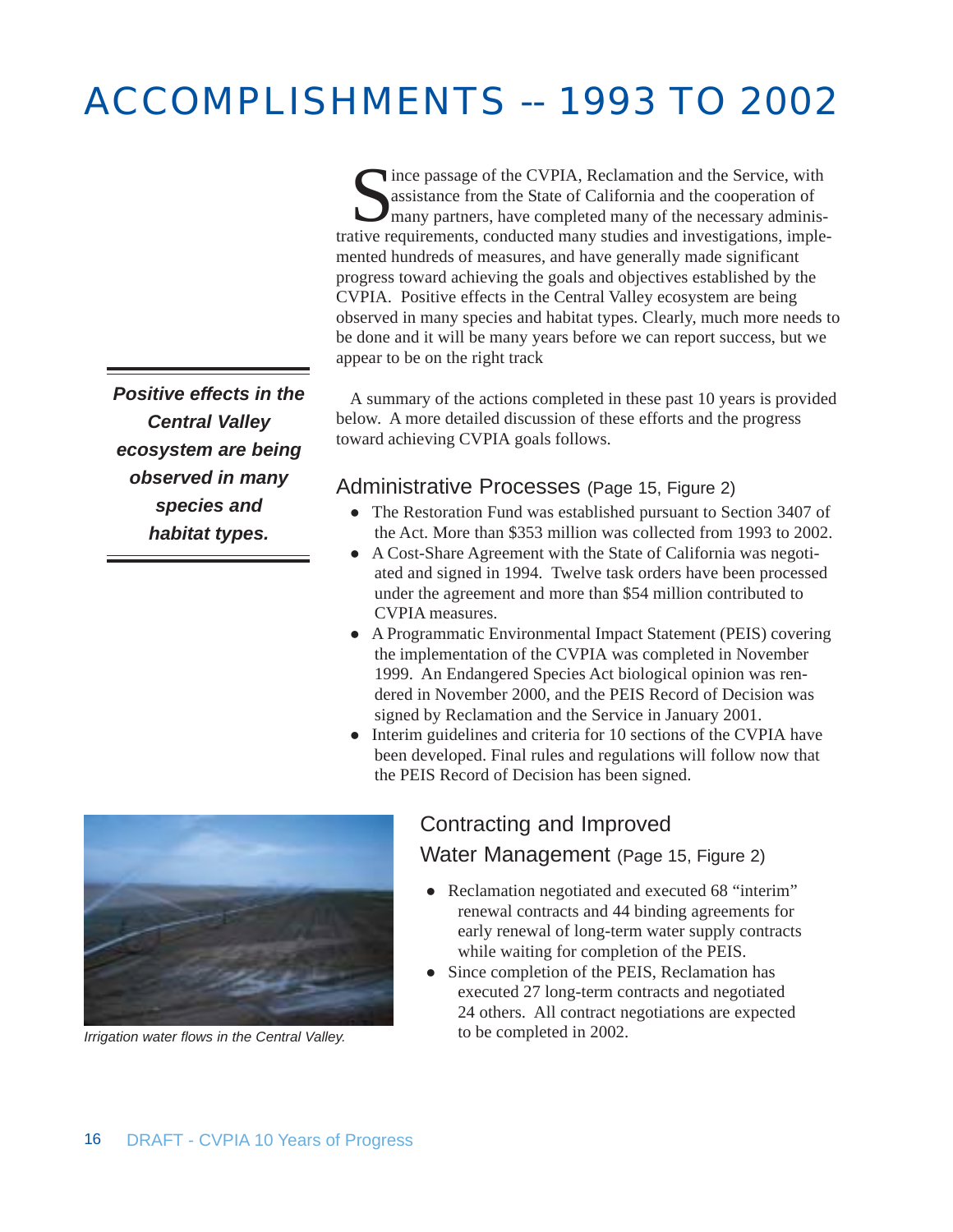- Reclamation has approved the transfer of more than 4.3 million acre-feet of water for agricultural and municipal uses within the CVP service area. An additional 396,000 acre-feet was approved for transfer to meet refuge water supply needs and 5,000 acrefeet for the CALFED Environmental Water Account.
- -A Water Conservation and Advisory Center was established in Sacramento and later relocated to Folsom.
- An American River Water Education Center was constructed at Folsom Dam. This facility incorporates the original Water Conservation and Advisory Center.
- -Reclamation developed criteria for evaluating water management plans and has approved 100 such plans to date.

### **Anadromous Fish – Habitat Restoration**

(Page 15, Figure 2)

#### Valley-wide

-Up to 800,000 acre-feet of Central Valley Project water has been applied each year to improve streamflows for salmon, steelhead, and other fish on the Sacramento, American, and Stanislaus rivers and on Clear Creek. This water has also been used to increase survival of juvenile anadromous fish passing through the Delta on their way to the sea, and to assist the CVP to meet endangered species and water quality obligations.

#### Sacramento River Basin

- Five dams and 15 diversions have been removed from streams in the basin, providing improved access to more than 24 miles of upstream spawning areas for and enhancing survival of juvenile out-migrants.
- More than 8,000 acres of riparian habitat has been acquired and more than 500 acres restored or enhanced along 30 miles of basin streams to provide cover and shade.
- More than 108,000 acre-feet of water have been acquired through purchase or exchange to improve fish habitat and passage, streamflows, and water temperatures.
- -Approximately 156,000 tons of gravel have been added to streams to improve spawning success.



*Battle Creek in northern California was the most important salmon-producing tributary to the Sacramento River. It was restored under a CALFED initiative.*

*Five dams and 15 diversions have been removed ... providing improved access to more than 24 miles of upstream spawning areas*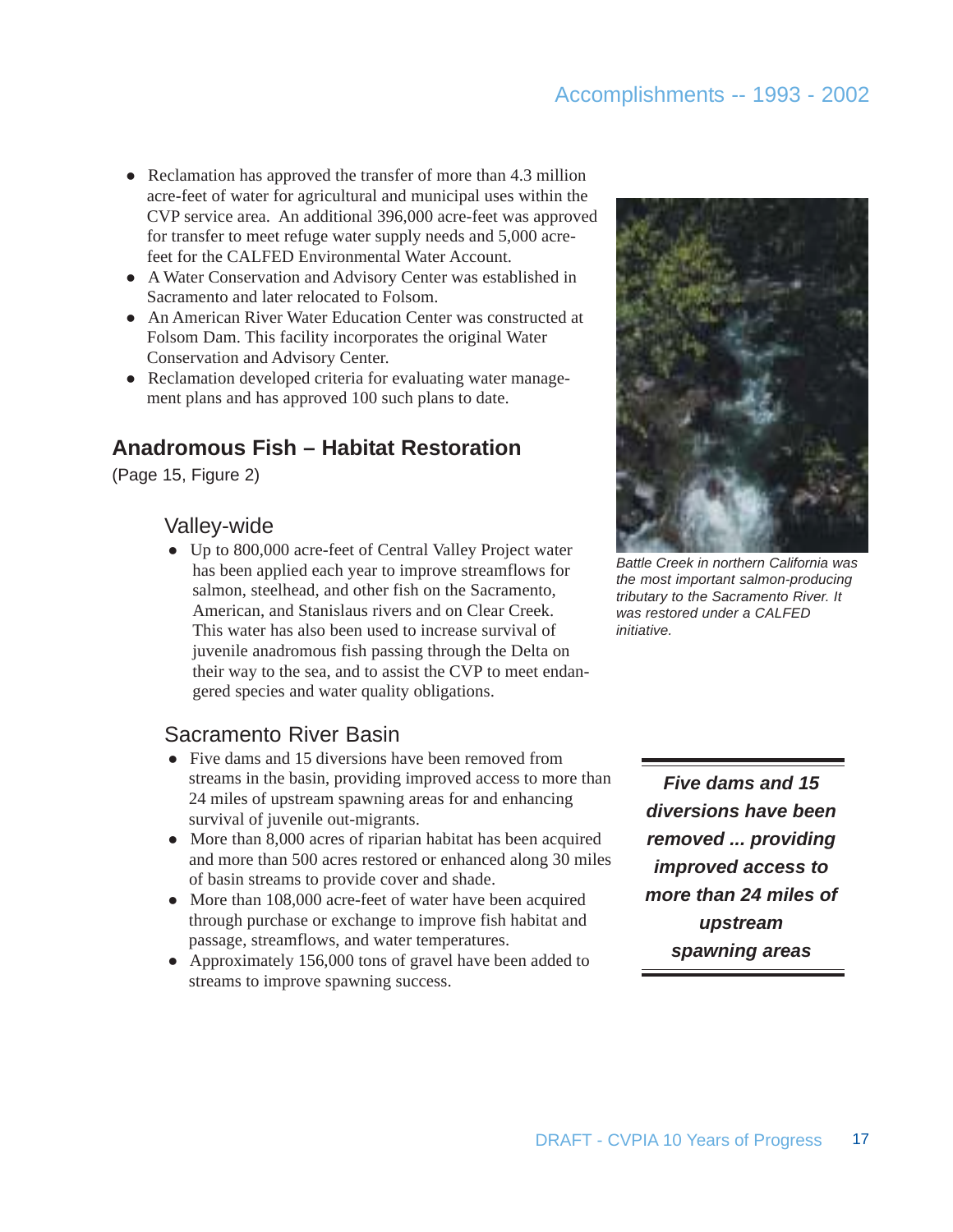

*The Sacramento-San Joaquin Delta as seen from space.*

### Sacramento-San Joaquin Delta

- Operational changes to protect fish have been made at the Stateand Federal pumping plants and at the Delta Cross Channel gates.
- VAMP, the Vernalis Adaptive Management Program, was implemented. This experimental program involves acquisition of water as necessary on San Joaquin River tributaries to improve flows in the Delta, and reductions in pumping at State and Federal facilities to reduce entrainment of juvenile salmon as they migrate to ocean waters.

#### San Joaquin River Basin

- $\bullet$ More than 172 acres of riparian habitat has been acquired and more than 500 acres restored or enhanced along 8.7 miles of basin streams to provide cover and shade.
- More than 5.4 miles of stream channel has been enhanced as instream habitat for anadromous fish.
- More than 844,000 acre-feet of water have been acquired for restoration of fish friendly instream flows.
- Nearly 72,000 tons of gravel have been placed in San Joaquin River Basin streams to increase spawning habitat availability for native fishes.

## **Anadromous Fish – Structural Measures**

(Page 15, Figure 2)

#### Sacramento River Basin

- Nineteen diversions with a total capacity of more than 6,700 cubic feet per second have been screened or otherwise modified to reduce entrainment of juvenile fishes. Approximately 70-75 percent of all water diverted from the mainstem Sacramento River is now taken in a fish-friendly manner.
- -A temperature control device has been installed at Shasta Dam to provide water of suitable temperature for anadromous fish spawning and rearing.
- The Coleman National Fish Hatchery is being rehabilitated. Raceways have been improved and a new water treatment system installed to protect hatchery production.
- A new hatchery, the Livingston Stone National Fish Hatchery, has been constructed on the mainstem Sacramento River to assist in the management and recovery of winter-run chinook salmon, a listed endangered species.
- The Keswick Fish Trap has been modified and improved.

*Approximately 70-75 percent of all the water diverted from the mainstem Sacramento River is now taken in a fishfriendly manner.*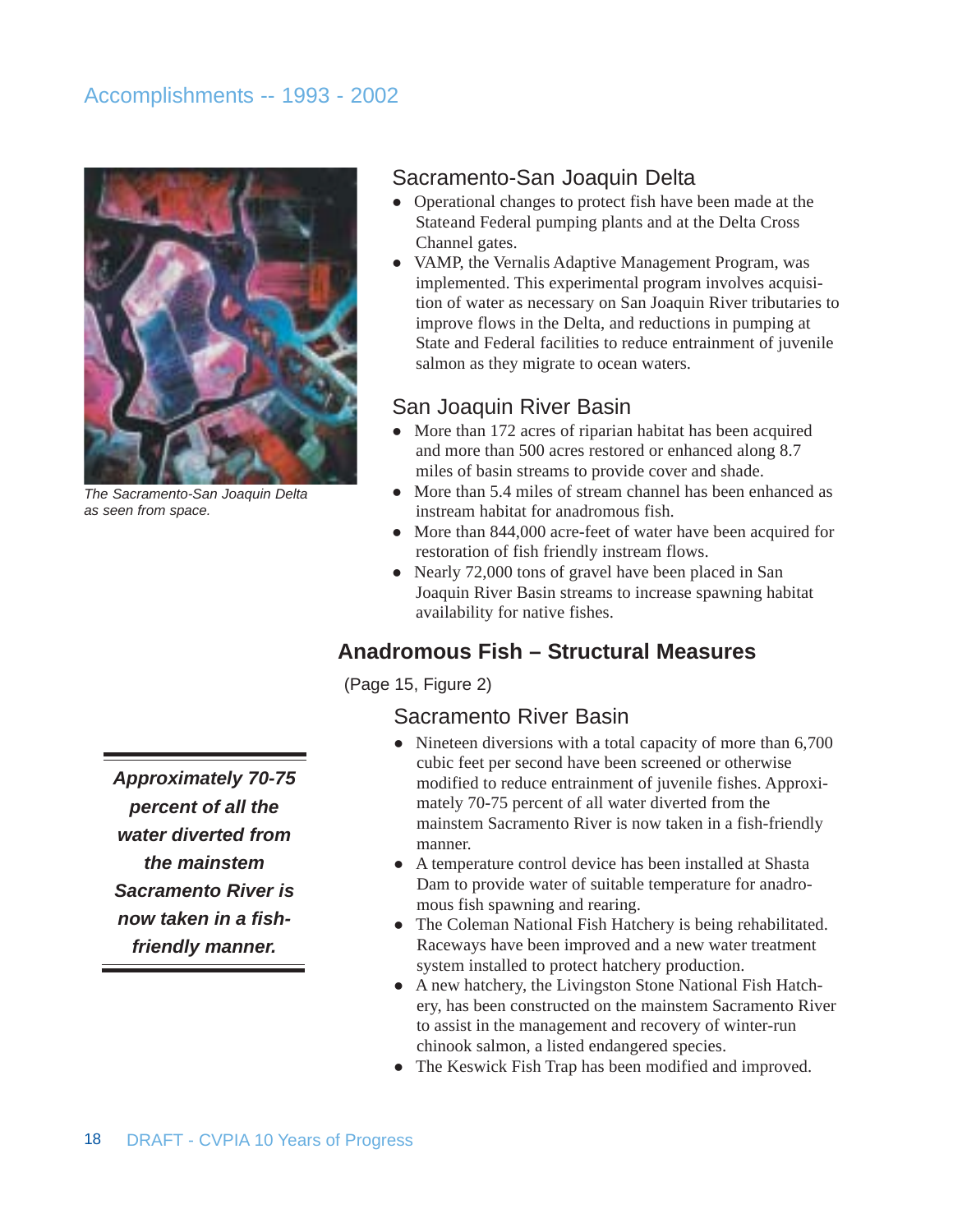### Sacramento-San Joaquin Delta

- Six diversions have been screened to protect juvenile fish.
- -A barrier at the head of Old River has been seasonally installed to guide juvenile salmon and reduce the influence of the State and Federal pumping facilities during their spring time out-migration.

#### San Joaquin River Basin

-A barrier to fish migration on the Cosumnes River has been removed.

#### **Refuges and Waterfowl** (Page 15, Figure 2)

#### Valley-wide

• An average of 40,000 acres of agricultural lands have been seasonally flooded each year for the past 6 years for migratory waterfowl habitat, increasing the overall Central Valley seasonal wetland habitat by as much as 15 percent.

#### Sacramento Valley

- An annual water supply of 20,656 acre-feet and 6,300 acre-feet of permanent water supply has been acquired for delivery to Basin refuges, resulting in the enhancement of existing wetlands and nearly 500 acres of additional wetlands available throughout the year for wildlife needs.
- -Agreement was reached with the Glenn-Colusa Irrigation District on a conveyance agreement to deliver water to the Sacramento National Wildlife Refuge complex.
- Construction was completed on the Stony Creek Siphon, a critical feature for delivering water to the Sacramento National Wildlife Refuge complex.



*A Sacramento Valley wetland enhanced with CVPIA water.*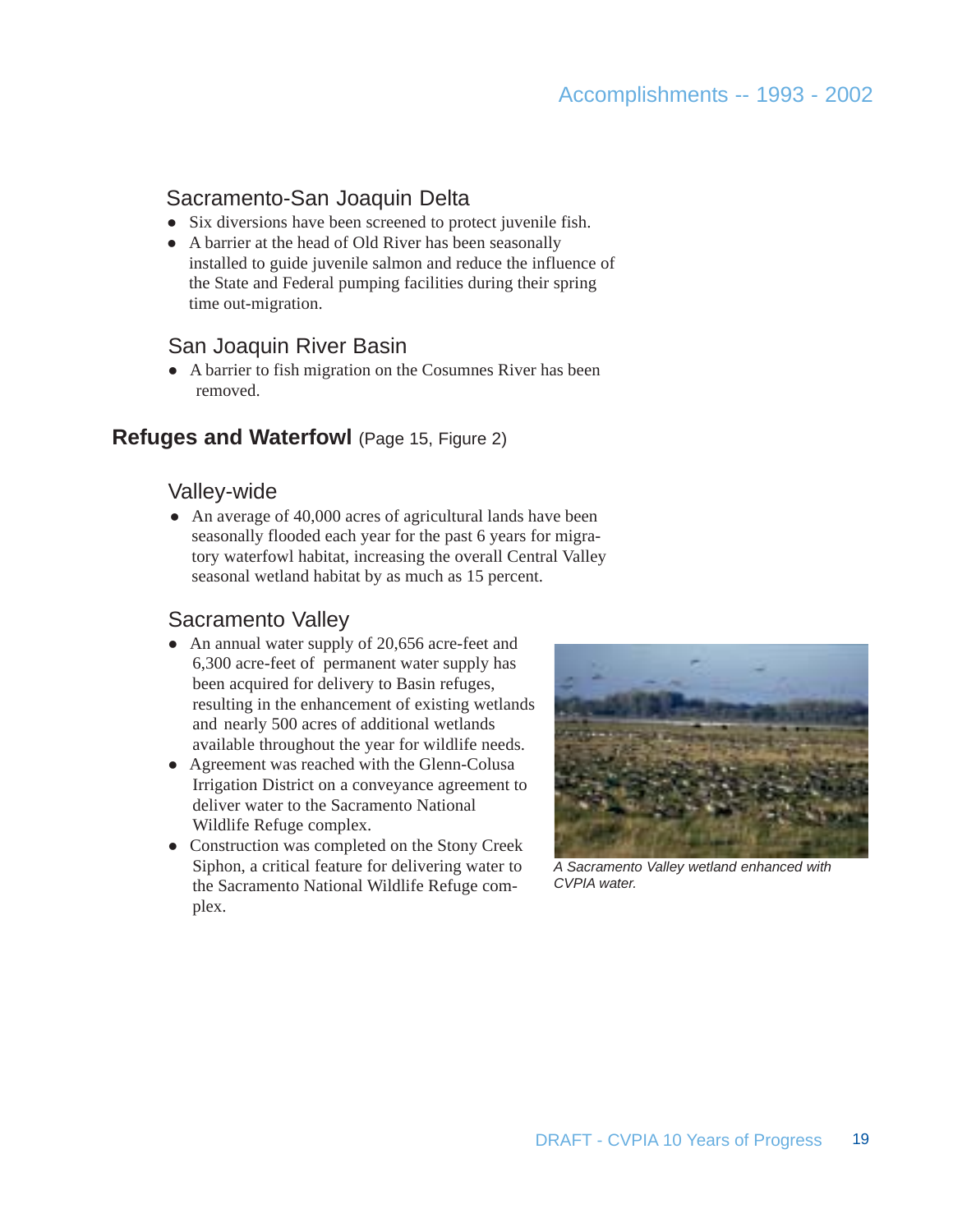#### San Joaquin Valley

- An annual water supply of 445,990 acre-feet was acquired for delivery to valley refuges and the Grasslands Resource Conservation District to meet the habitat needs of migratory waterfowl, shorebirds and other wetland-dependent wildlife.
- Construction of three facilities needed to convey water to valley refuge areas was completed and six interim agreements

were executed with private parties to wheel water to other refuge units.

## **Other Fish and Wildlife Resources**

(Page 15, Figure 2)

#### Sacramento Valley

• More than 5,650 acres of upland and riparian habitat have been acquired with contributions from the CVPIA to benefit other species of wildlife affected by the CVP. More than 650 acres have been enhanced or restored, including habitat for species listed under the Endangered Species Act.

## Sacramento-San Joaquin Delta

• CVPIA funds were used to acquire 1,200 acres of land in the Delta for protection and restoration of native habitats and populations of native species.

## San Joaquin Valley

- CVPIA funds have contributed to the acquisition of more than 82,200 acres of habitat, including nearly 2,400 acres of riparian habitat, to benefit native species in the valley. Restoration and enhancement measures have been applied to an additional 456 acres.
- Nearly 8,800 acres of drainage-impaired lands have been acquired and retired from irrigated agriculture, resulting in a reduction in the amounts of agricultural drainage entering the San Joaquin River system. More than 2,200 acres of these lands have been treated to reduce the threat of contamination and to provide increased habitat for native wildlife species.



*Ripaian habitat restoration in the Sacramento Valley.*

*Nearly 8,800 acres of drainage-impaired lands have been acquired and retired from irrigated agriculture ...*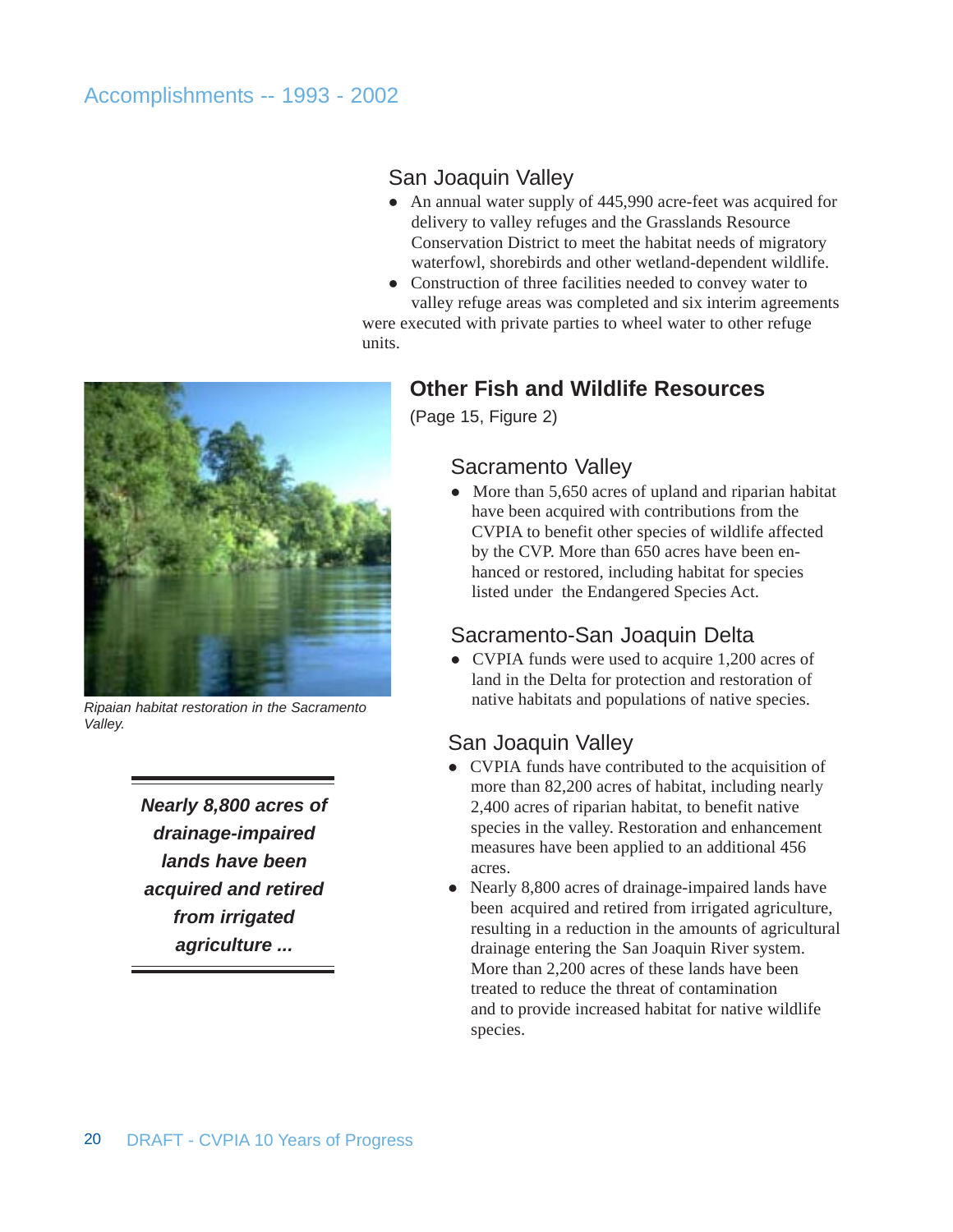#### **Studies, Investigations and Modeling**

(Page 15, Figure 2)

- -Operations of CVP facilities have been coordinated and standards developed to minimize the impacts of flow fluctuation on fish on the Sacramento, American, and Stanislaus rivers.
- -An evaluation of the potential to re-establish anadromous fish on the San Joaquin River mainstem below Friant Dam was initiated. This effort was discontinued due to public opposition and a Congressional directive terminating funding.
- A transition report for the *American River-Folsom South Conjunctive Use Optimization Study* and the *Stanislaus River Basin and Calaveras River Watershed Use Program, Threatened and Endangered Species Report* was prepared*.*
- -We completed a report for the *Central Valley Wetlands Water Supply Investigation* that identified ways to improve the reliability and quality of the existing water supplies for private wetlands and any need for additional supplies. It also described the water supply and delivery requirements necessary to provide full development for wetland-dependent wildlife on 120,000 acres supplemental to the acreage identified in the Central Valley Habitat Joint Venture's Implementation Plan.
- -A report on the *Influence of Riparian Vegetation on Water Temperature in the Sacramento River* was completed*.*
- -Investigations were completed and a report produced on measures to eliminate barriers and improve habitat for salmon and steelhead trout on Central Valley tributary streams.
- -A report describing the major impacts of the CVP on anadromous fish populations and on the fisheries, communities, tribes, and other interests associated with those resources was completed.
- -New data has been developed and significant improvements made to models of hydrologic and ecological systems in the Central Valley. These will enhance our understanding of the effects of project operations and implementation of CVPIA measures.
- -A report on a least-cost plan to increase CVP yield to offset the impact to contractors of the water supply dedicated to fish and wildlife was developed. The report also addressed alternatives and opportunities for demand reduction.

*New data has been developed and significant improvements made to models of hydrologic and ecological systems in the Central Valley.*



*A Central Valley wetland that receives water from the CVPIA.*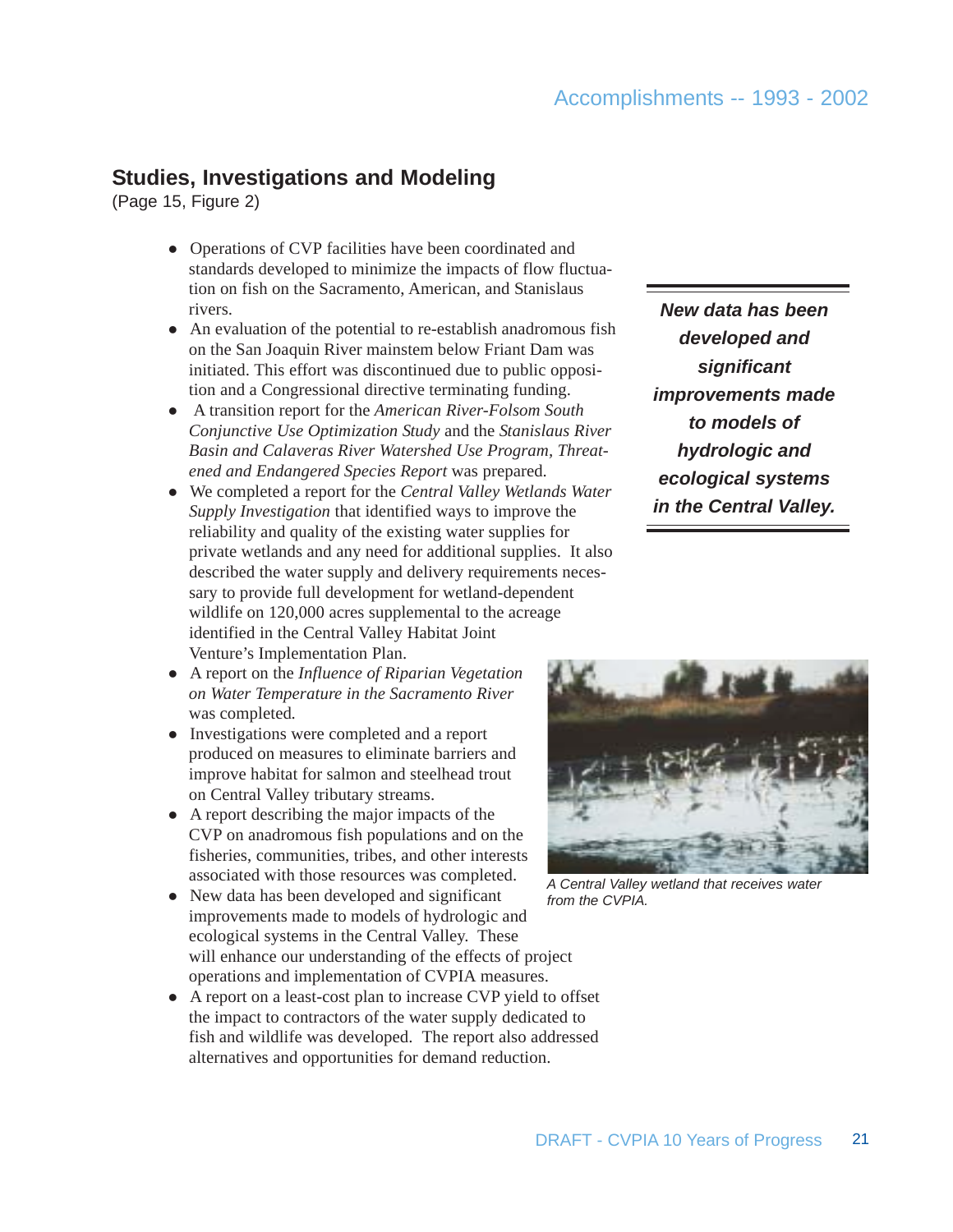#### **Monitoring**

- -The *Comprehensive Assessment and Monitoring Program* (CAMP) was developed to evaluate the effectiveness of CVPIA actions and monitor the status of target resources. CAMP has funded trawl surveys for striped bass and American shad, angler surveys, screw trap studies, and a hatchery-marking program for salmon and steelhead trout. Annual reports of findings are prepared and disseminated to interested parties.
- Completed a riparian habitat-mapping program for the Sacramento River and tributaries.

## DISCUSSION OF CVPIA IMPLEMENTATION AND RESULTS

#### **Fish and Wildlife Measures**

Elamation and the Service have attempted to implement, in a purposeful, proactive manner, those fish and wildlife provisions of the Act believed to be most important, most urgent, or would result in the greatest or most im purposeful, proactive manner, those fish and wildlife provisions of the Act believed to be most important, most urgent, or that would result in the greatest or most immediate contribution to attainment of the three fish and wildlife restoration goals (doubling the natural production of anadromous fish, providing water to refuges, and mitigating for other CVP impacts). To prioritize and guide our efforts for fish and wildlife over the short-term (3-6 years), we use a "focus area" approach that takes into account:

- The species or populations of greatest concern
- The controllable factors that have the greatest influence on these species or populations
- The geographic areas or habitats in most critical need of help for the priority species and/or for the greatest number of species.

In accordance with the wording in the CVPIA itself, specific emphasis has been placed on restoration of natural habitat components and ecosystem function and viability. Whenever possible, we have attempted to put together "packages" of projects to get the greatest biological benefit in the most critical geographic areas. The technical feasibility and readiness of measures for implementation, as well as the support and availability of funding and partners, has also played a key role in our decisions about which projects to implement over the past 10 years.

*In accordance with the wording in the CVPIA itself, specific emphasis has been placed on restoration of natural habitat components and ecosystem function and viability.*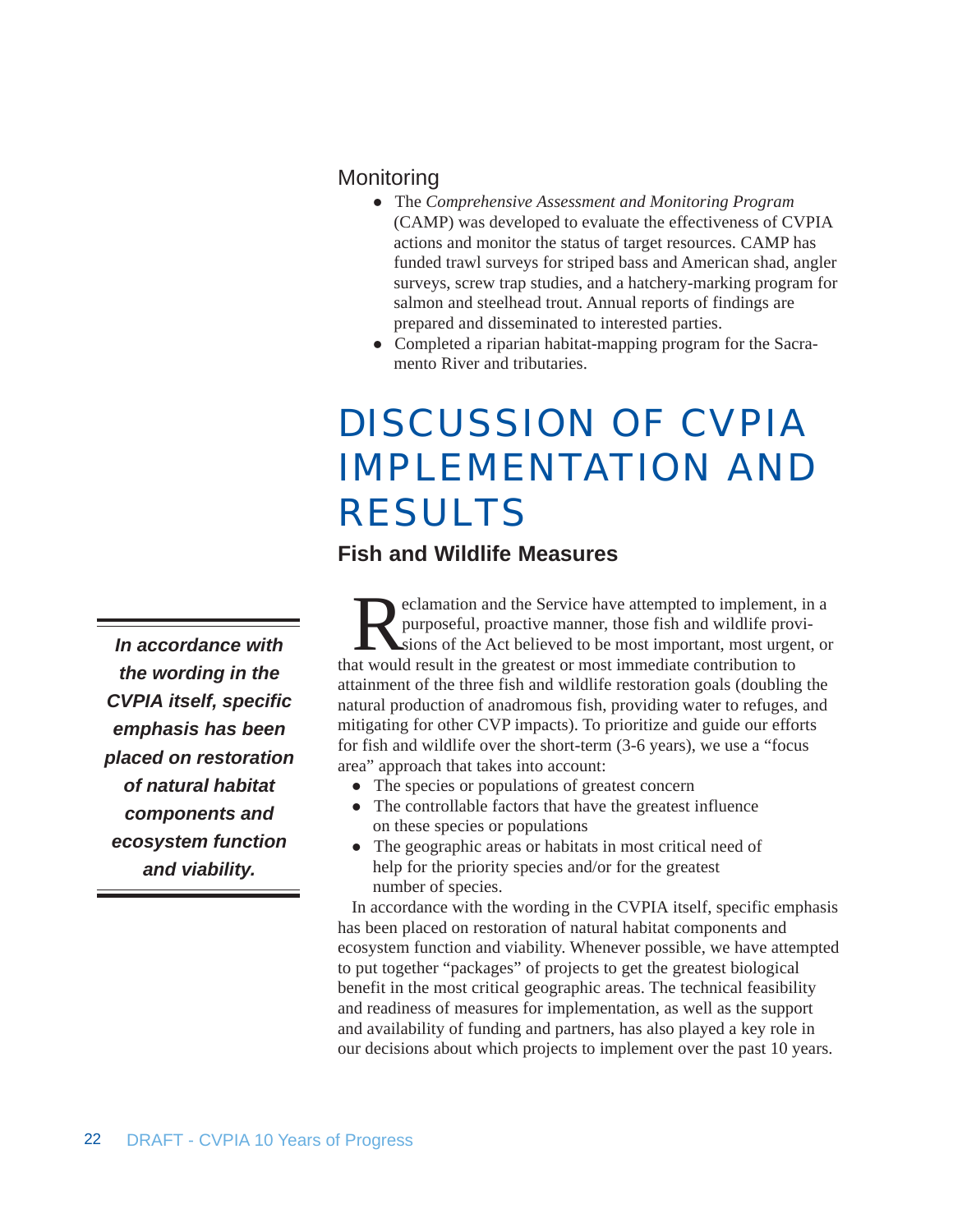#### **Focus for Anadromous Fish**

The CVPIA [Section 3406(b)(1)] directed Interior to develop and implement a program to make all reasonable efforts to at least double, by the year 2002, the "natural" production of six species of anadromous fish in Central Valley rivers and streams over average levels that existed between 1967 and 1991. Twenty of the other 22 measures and programs in Section 3406(b) were intended to contribute to that effort and are all part of CVPIA efforts to achieve the doubling goal.

The Delta is one of the highest priority focus areas for anadromous fish, primarily because it has been highly altered by water resource development projects and operations, and because all species and races of anadromous fish must pass through the Delta, both as adults moving upstream and as juveniles on their way to San Francisco Bay and the open ocean. These fishes depend on critical water quality and habitat conditions in the Delta and are greatly affected by the operation of the Delta's water supply facilities. Our emphasis in the Delta has been on increasing streamflows and reducing water diversions during peak periods in the out-migration of juvenile anadromous salmonids or when other threatened or endangered species, such as the delta smelt, are in the vicinity of the diversion pumps. Other operational changes and structural measures, such as closures of the Delta Cross Channel gates and installation of a seasonal barrier at the head of Old River, to enhance conditions during out-migration are also being employed.

The east-side tributaries of the Sacramento River are another major focus area for anadromous fish, particularly Butte, Deer and Mill creeks and, to a lesser extent, Big Chico Creek. These streams support the last significant runs of the threatened springrun chinook salmon. Once the most numerous race in the valley, the spring-run had dwindled to less than 2,000 fish in 1991. Access to most of their historic habitat has been blocked by dams. Flows needed to provide pools of cool water for them to survive over the summer (they migrate into the streams in spring and delay spawning until fall) have been diverted. Emphasis in these streams has been on acquiring water for instream flow, laddering or removing dams and other impediments to migration, screening or removing diversions, and acquiring or restoring riparian habitats to provide shading to the streams and some relief from solar heating of the water.

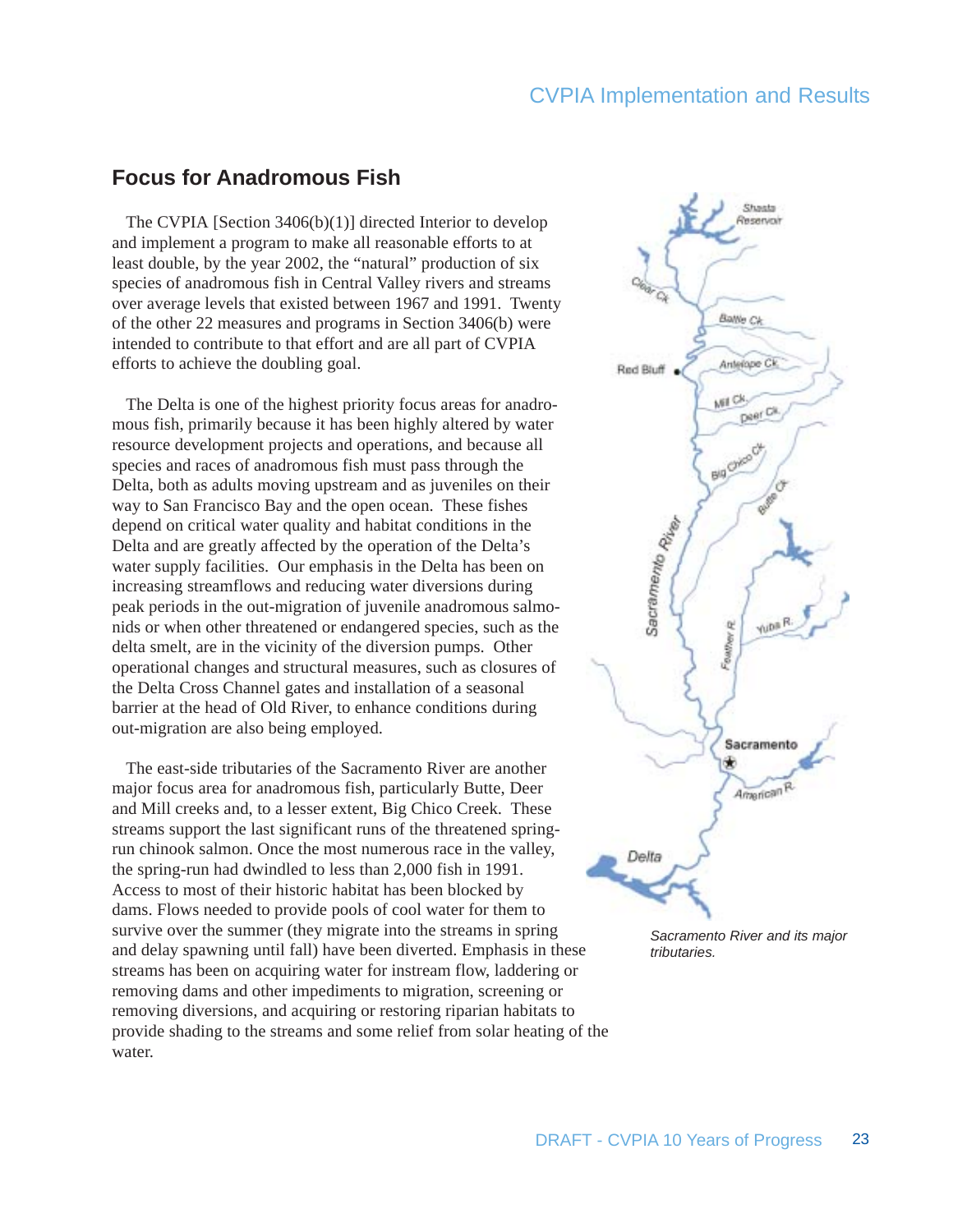Other eastside and Sacramento River tributaries, most notably Battle, Clear, and Antelope creeks, and the Yuba River have also been targeted

#### **Species of Anadromous Fish to be Restored Under CVPIA**

- Chinook salmon
	- spring-run (threatened species)
	- fall-run (candidate for listing)
	- late fall-run (candidate for listing)
	- winter-run (endangered species)
- Steelhead trout (threatened species)
- Striped bass
- American shad
- White sturgeon
- Green sturgeon

*In the 10 years since the CVPIA was enacted, hundreds of measures have been implemented in rivers and streams throughout the Central Valley.*

for restoration efforts. Along with Deer, Mill, and Butte creeks, these streams support naturally spawning populations of steelhead trout, another listed threatened species. Juveniles of this species generally spend a year in their natal streams, and must over-summer there. They are subject to many of the same limiting factors as the spring-run chinook salmon, most notably the need to access the cooler upper reaches of streams and adequate supplies of summer water. Emphasis for these streams has been the same as for the spring-run chinook on Butte, Deer, and Mill creeks.

Considerable work has also been done on the three major

tributaries of the San Joaquin River - the Merced, Tuolumne, and Stanislaus rivers. These are essentially the only streams in the southern end of the Central Valley that still support an anadromous fish resource,

primarily fall-run chinook salmon, a candidate for listing under the Endangered Species Act. They



*Gravel is placed to improve spawning.*

have been severely impacted by reductions in streamflow during critical times of the year and by degradation of instream habitat conditions. These factors have resulted in unacceptably high water temperatures, reduced spawning habitat availability, and increased predation by slackwater fishes on juvenile salmonids.

Efforts in these streams have focused on increasing streamflows, acquisition and restoration of riparian habitats to provide shade and cover, restoration of degraded sections of stream channel to improve salmonid habitat and eliminate conditions favorable to predatory species, and placement of fresh gravels for spawning.

#### **Anadromous Fish - Biological Response**

In the 10 years since CVPIA was enacted, hundreds of measures have been implemented in rivers and streams throughout the Central Valley. More than \$350 million has been expended and much has been accomplished. It will take many more years of work to implement all of the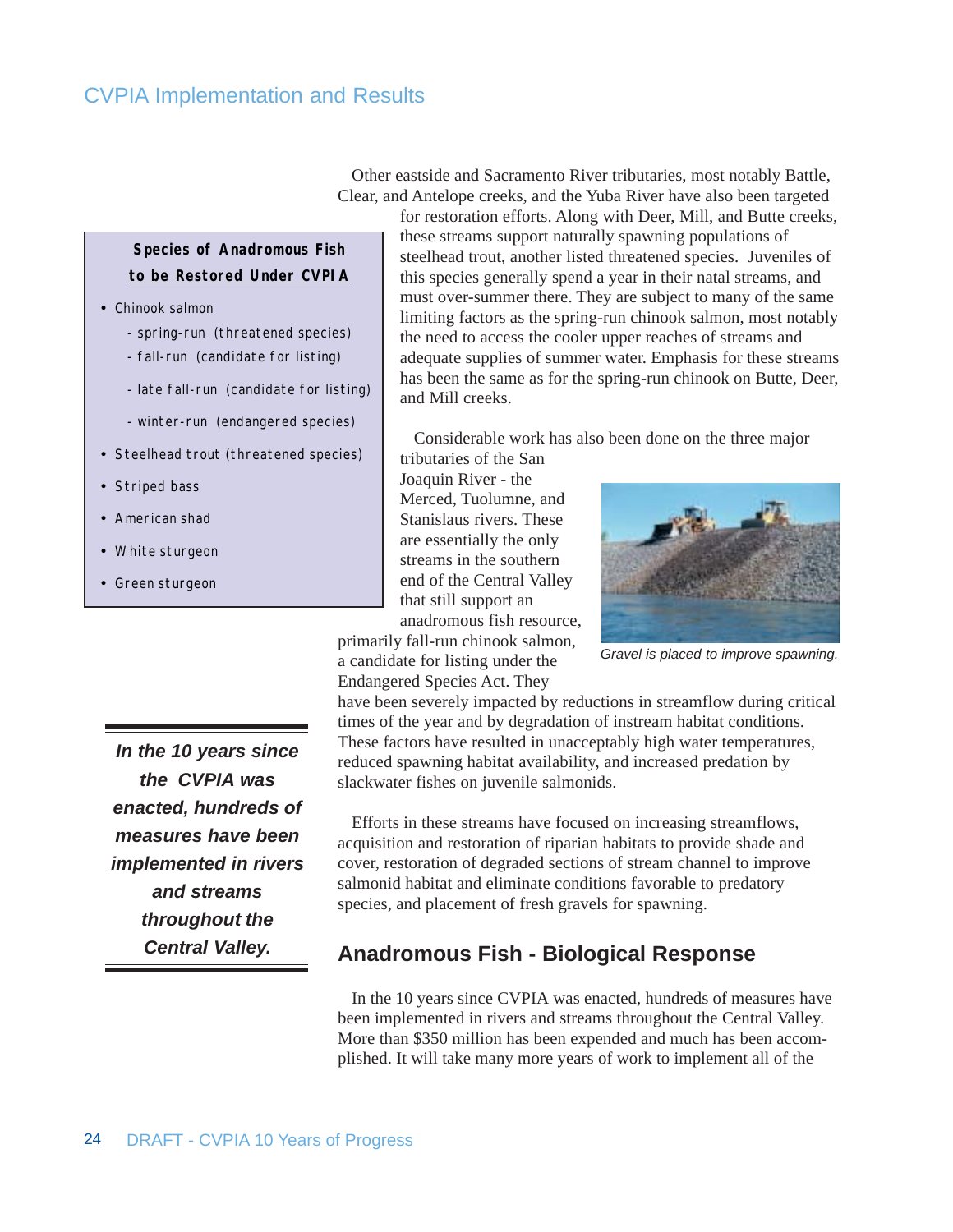measures identified in the Anadromous Fish Restoration Program Plan and even longer to see if these measures achieve the desired goal of doubling the natural production of these species on a long-term sustainable basis. However, results to date for several species and in some geographic focus areas have been very encouraging. Valley-wide salmon populations have been increasing and the numbers of other species are either on the increase or stable. Clear Creek provides a good example of our focused work efforts that have produced a positive biological response.

On Clear Creek, Reclamation and the Service, working with the Bureau of Land Management, California Department of Fish and Game, and local interests, increased streamflows during critical periods for fallrun chinook salmon; added spawning gravels to the stream; restored degraded portions of the stream channel, floodplain, and adjacent riparian habitats; and controlled erosion and sedimentation from sources within the watershed. Most recently, in late 2000, Interior negotiated and funded the removal of McCormick-Saeltzer Dam and an unscreened diversion from the stream. The dam had been a major impediment to the upstream passage of salmon and steelhead.

*The fall-run chinook salmon runs in Clear Creek have improved greatly as a result of these measures.*

#### Removal of McCormick-Saeltzer Dam



The fall-run chinook salmon runs in Clear Creek have improved greatly as a result of these measures. These runs, which in the 10 years prior to CVPIA had averaged less than 2,200 fish, have increased to an average of 6,400 in the 10 years since. Just as importantly, the improvement in flows and the removal of McCormick-Saeltzer Dam have made possible restoration of significant numbers of steelhead trout and springrun chinook salmon, both of which are listed as threatened species. Returns over the next several of years should indicate whether there will be significant increases in numbers of these species and confirm whether the fall-run response is a long-term upward trend induced by CVPIA actions or just a temporary or cyclical increase resulting from other factors. At this time, however, the results are very encouraging.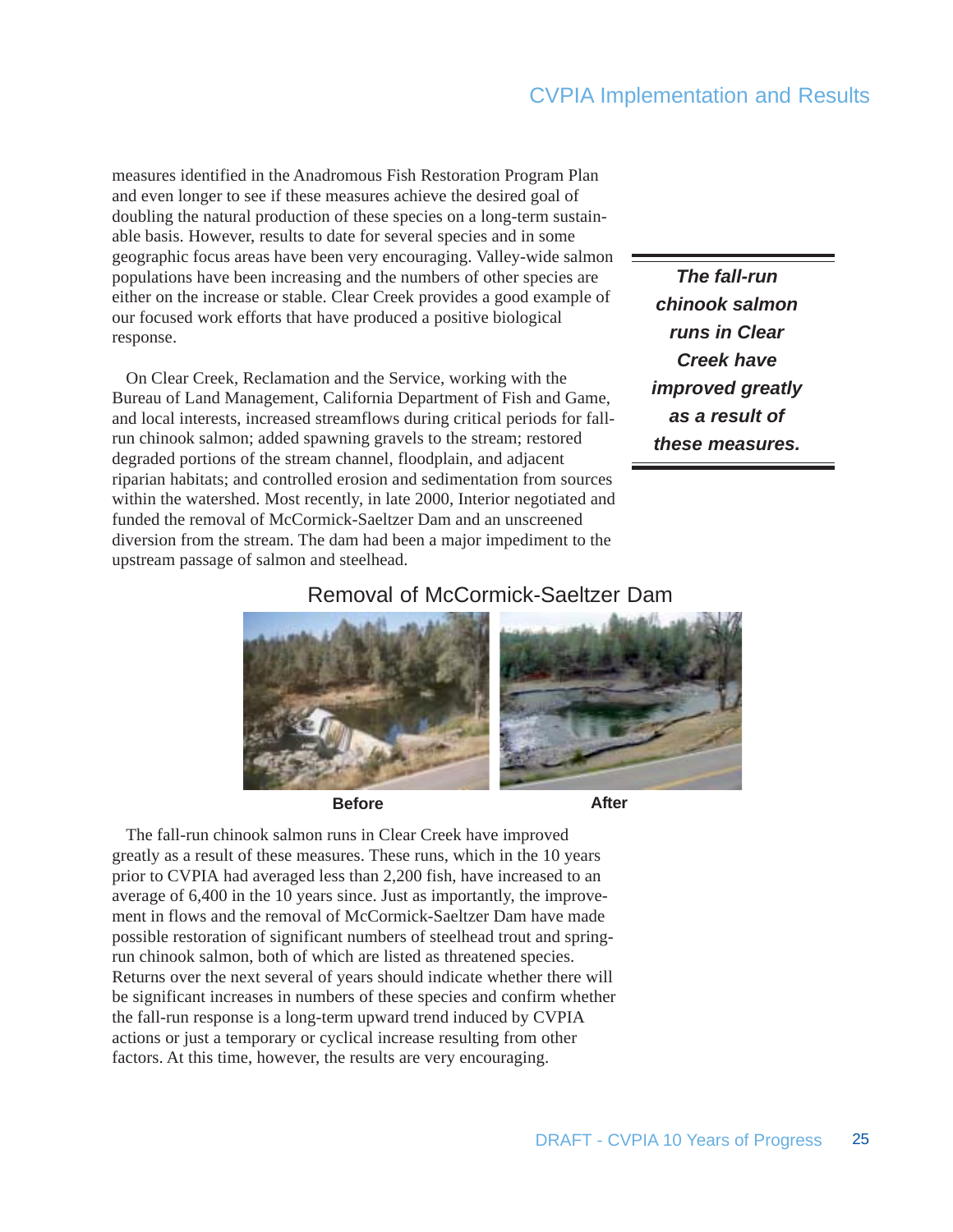Very positive responses have been observed on several other streams where CVPIA efforts have been focused. Notable among these are Butte Creek, where spring-run chinook returns are steadily improving, and on the Stanislaus River, where newly placed gravels in the stream were immediately covered by spawning fall-run chinook salmon.

#### **Focus for Central Valley Refuges and Other Waterfowl Habitats**

#### **Central Valley Refuge Areas Receiving CVPIA Water**

- Sacramento National Wildlife Refuge
- Delevan National Wildlife Refuge
- Colusa National Wildlife Refuge
- Sutter National Wildlife Refuge
- Gray Lodge Wildlife Management Area
- North Grasslands
- San Luis National Wildlife Refuge
- Volta Wildlife Management Area
- Merced National Wildlife Refuge
- Los Banos Wildlife Management Area
- Grasslands Resource Conservation District
- Mendota Wildlife Management Area
- Pixley National Wildlife Refuge
- Kern National Wildlife Refuge
- San Joaquin Basin Action Plan Lands

With the decline of natural wetlands in the Central Valley, wildlife specialists have been forced to intensively manage the remaining 300-400,000 acres of wetlands to accommodate the millions of wintering waterfowl, shorebirds, and other wildlife that depend on wetlands for survival. This management has required careful husbanding of meager and uncertain water supplies to provide for only the most critical of needs for a limited number of species. Some very difficult trade-offs of one species for another were the rule rather than the exception. Very few permanent pond areas and permanent wetlands could be sustained, leaving many species that require these conditions, such as the giant garter snake, with no adequate habitat on these refuge areas. Breeding areas for resident waterfowl were virtually nonexistent.

With the passage of CVPIA, a full and reliable supply of water to meet identified needs was made available to the identified Central Valley State and Federal refuges and private wetland areas. A base level of supply (referred to as Level 2 supplies) was made available immediately: the remaining portions of their full supply (referred to as Level 4 supplies) were to be made available in 10 percent increments over 10 years. The total amount of water to be

supplied annually to the 14 refuge units is 563,000 acre-feet, with limited reductions under certain hydrologic circumstances. These greatly increased supplies of firm water will enable managers to enhance existing habitats, expand their wetland base, and maximize the benefits provided to all wetland-dependent species.

Because the refuge areas amounts of water to be supplied, and schedule for delivery were prescribed in the Act, there was no need to establish biological priorities for the refuge water supply program. Facilities to convey the water to the various wetland units, however, were not in place in several instances.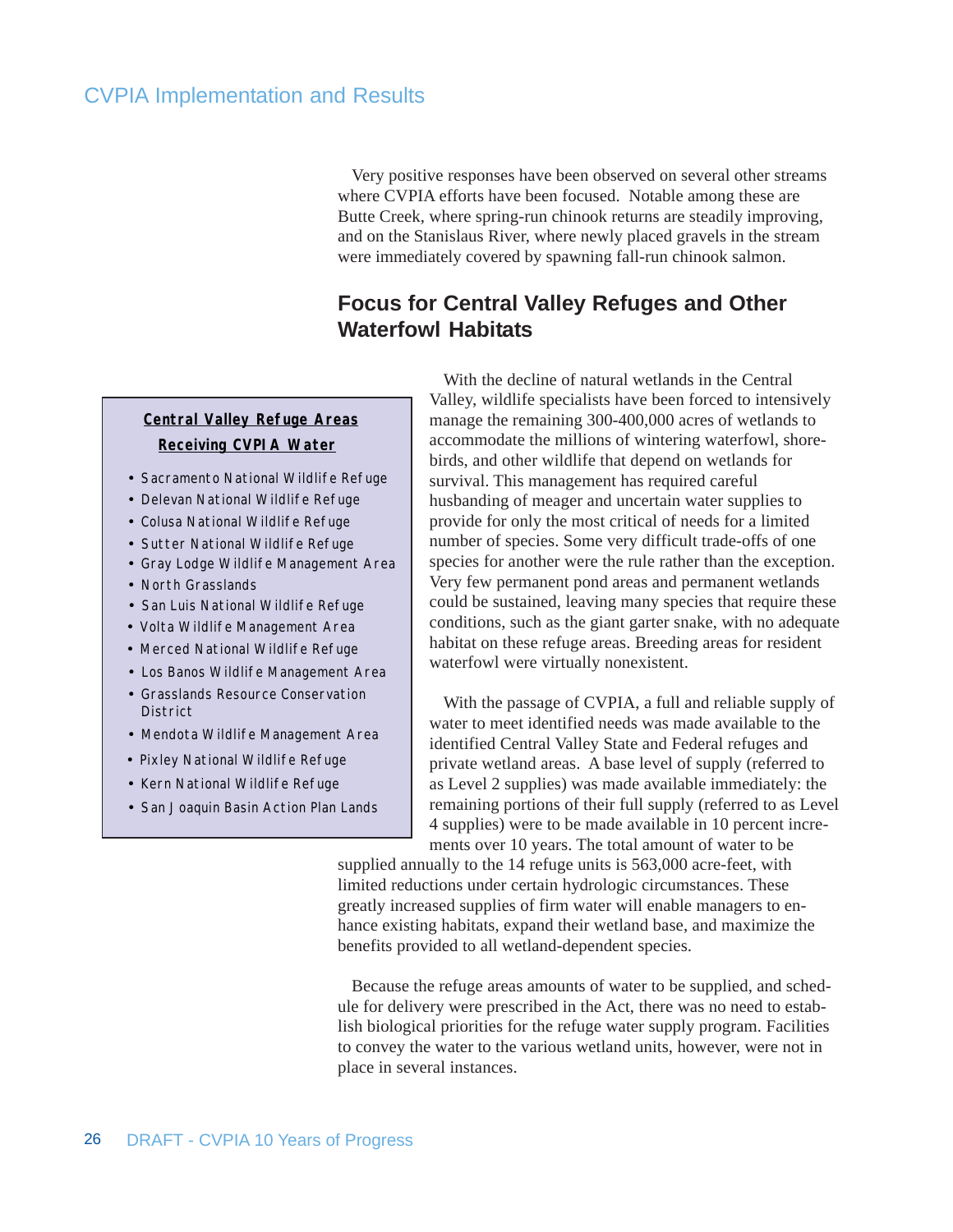The main focus of the program, therefore, has been to independently develop the necessary conveyance capacity (or obtain it through agreements with other parties) and to acquire the requisite water to meet the prescribed needs. Concurrently, long-term contractual agreements between Reclamation and the Central Valley National Wildlife Refuges, State Wildlife Management Areas, and Grasslands Resource Conservation District were negotiated and implemented.

To date, 474,490 acre-feet of annual water supplies and 6,300 acre-feet of permanent water supplies have been acquired for delivery to Central Valley refuge areas. All refuge units have received their full allocations each year except in those instances where facilities to convey the water were not available or an individual refuge was not ready to receive its allocation (e.g. internal facilities to distribute the water had not yet been constructed). Two Sacramento Valley and three San Joaquin Valley refuge units will not be able to receive their full supply until construction of conveyance facilities has been completed, currently scheduled for 2006.



*Waterfowl in flight over a Central Valley refuge.*

Eight agreements with private parties to use their facilities to deliver water to refuges have been signed and others are being pursued. Five of these agreements are long-term, while the remaining three are interim agreements to deliver water until other facilities can be constructed.

Five projects to build facilities to provide water to the targeted refuge units have been initiated, and four of these have been completed. Completed projects include the installation of a well and associated groundwater pumping facilities at Pixley National Wildlife Refuge; extension of the San Luis Canal Company's Island "C" Canal, providing supplies to the West Bear Creek Unit of the San Joaquin Basin Action Plan lands; Central California Irrigation District's Newman Canal and "J" Lateral to convey water to the China Island Unit of the San Joaquin Basin Action Plan lands; and construction of a siphon at Stony Creek and 127 other facility improvements within the Glenn-Colusa Irrigation District's system to provide water to the Sacramento, Delevan, and Colusa National Wildlife Refuges. Construction of additional facilities will most likely be necessary.

In addition to our efforts to supply water to designated refuges, an "Agricultural Waterfowl Incentives Program" has been implemented. Farmers are paid to keep private agricultural fields flooded during the winter months when it would result in greater amounts of habitat and

*To date, 474,490 acre-feet of annual water supplies and 6,300 acre-feet of permanent water supplies have been acquired for delivery to Central Valley refuge areas.*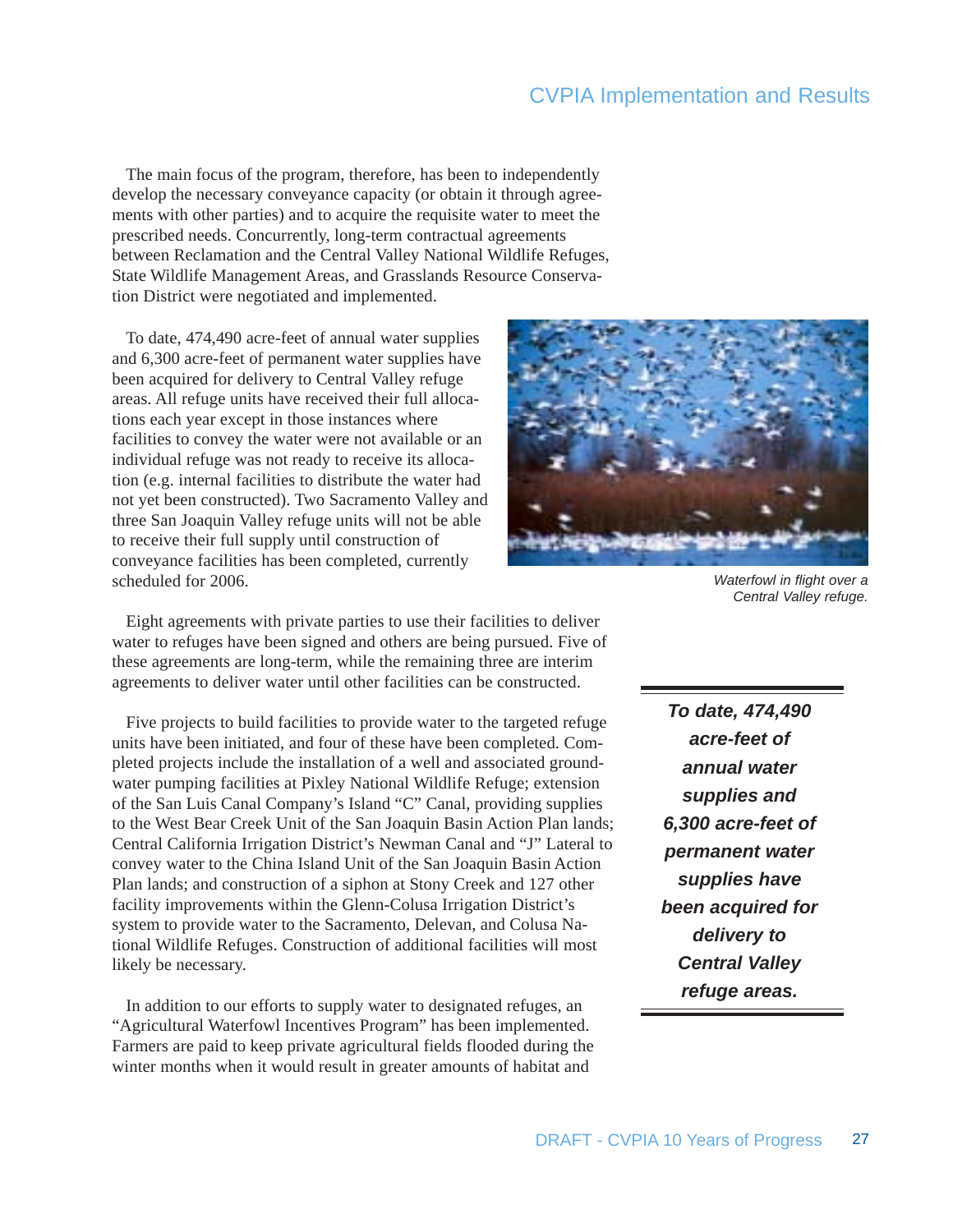

*A blue heron searches for food in a Central Valley refuge.*

*Not only has waterfowl use increased but visits to these areas by the public have increased as well ...*

increased food availability for waterfowl. This program has been enrolling lands for participation since fiscal year 1997.

Over that 6-year period, a total of over 237,900 acres have been enrolled, providing an average of nearly 40,000 acres of additional waterfowl habitat containing a nourishing food supply annually. This program, with its conjunctive use of lands for agriculture and waterfowl, will expire by the end of 2002 unless otherwise reauthorized and funded. The need to expand the wetland resource base will remain.

#### **Refuges and Waterfowl – Biological Response**

Work is still in progress to complete the necessary water conveyance facilities to deliver full supplies to all targeted refuges. As of 2002, two north-of-Delta and three south-of-Delta refuge units do not have the necessary facilities to transport or receive their full supplies. These are expected to be in place by 2006.

However, supplies at all refuges, if not at full entitlement, have been greatly improved and the waterfowl, shorebirds and other wetlanddependent wildlife have benefited as their habitats have been expanded and enhanced. Valley refuges report an average annual increase of 12,000 acres of wetland habitats, and these refuges can now provide wetted habitats for longer periods of time.

In addition to this, the Agricultural Waterfowl Incentives Program has created an average of 40,000 acres of habitat each year, replete with waste grains. This not only provides a good and nutritious food source for the waterfowl but has also helped to spread the birds in the valley out over a wider area and alleviate the overcrowding experienced at some refuge units, particularly in the Sacramento Valley. Incidence of waterfowl disease-related mortality, usually caused by overcrowding too many birds on too little habitat - has decreased markedly in the valley as birds take advantage of the greater habitat base and increased food availability.

Water availability has also enhanced refuge managers' ability to provide a food supply for the winter migrants. Waterfowl food production has increased tenfold in some refuge areas. The Grasslands Resource Conservation District was able to increase its acreage of enhanced seed production for 4,000 to 40,000 acres.

Waterfowl use has increased nearly as much. In the Grasslands, waterfowl use in the early fall increased by 300 percent: other areas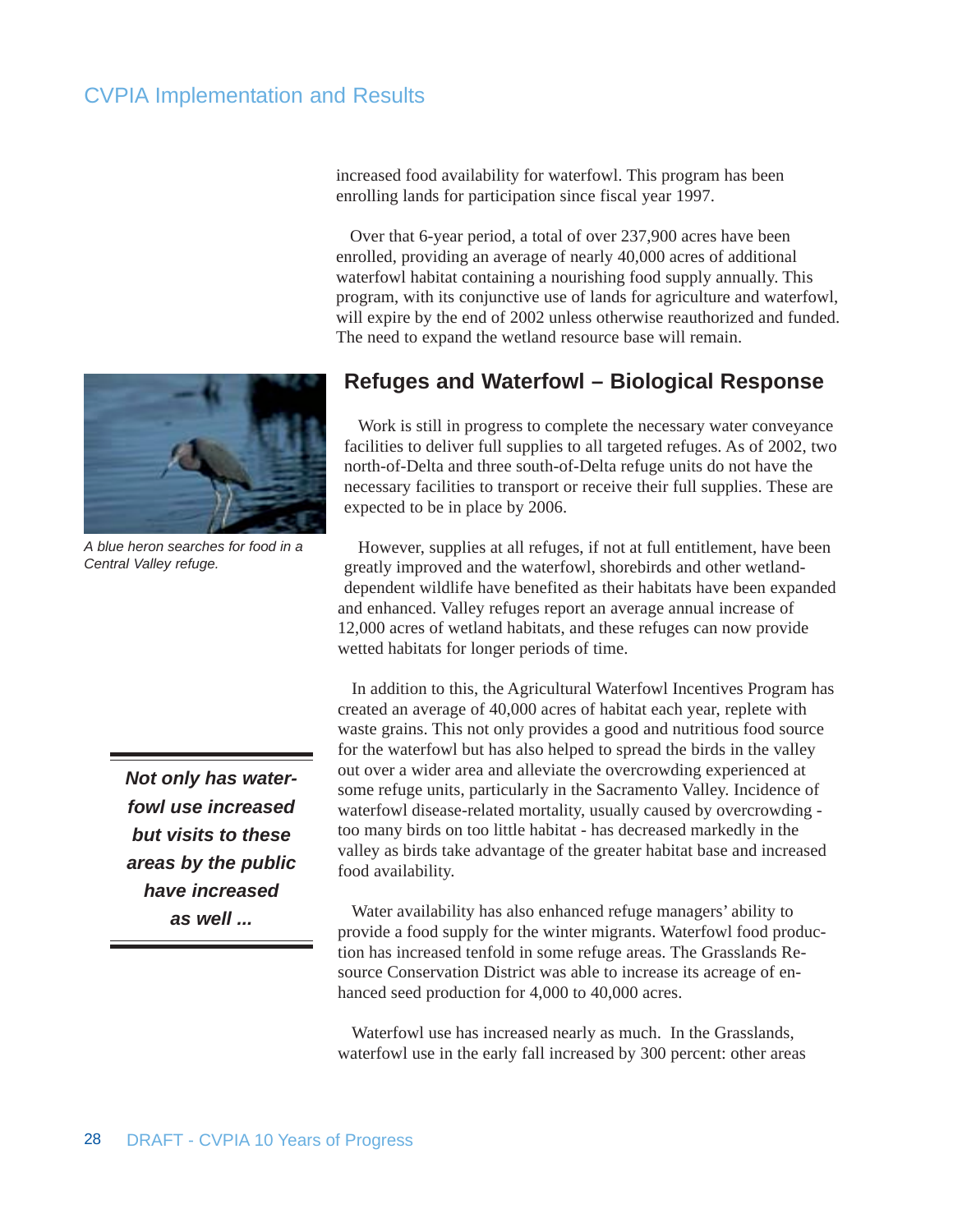have recorded increases of 800 percent, from 2 million to over 18 million waterfowl use days per year. Not only has waterfowl use increased but visits to these areas by the public have increased as well, drawn by the prospect of seeing hundreds of thousands of birds of many species at one time in a far more natural setting than was previously possible. The Sacramento National Wildlife Refuge complex experienced a 61 percent increase in visitor use.

Species other than waterfowl have benefited from the water provided to the refuge areas. Sacramento Valley refuges report increased use by western pond turtles and colonial nesting birds, such as the tri-colored blackbird. Refuges in the San Joaquin Valley have noted increases in populations of giant garter snake and in the nesting of western, Clark's, and eared grebes; black-crowned night herons; and tri-colored blackbirds. The Grasslands Resource Conservation District has reported an increase in two large roosting flocks of white-faced ibis. Valley-wide, shorebird use on shallow wetlands has increased by hundreds of thousands as sandpipers, dunlins, yellowlegs, phalarope, and dowitchers respond to the increased wetland acreage and their invertebrate food supply.

### **Focus for Other Fish and Wildlife and Associated Habitats**

The CVPIA directs Interior to make all reasonable efforts to address the environmental impacts of the CVP that are not specifically dealt with in the other fish and wildlife provisions of the Act. Identifying those impacts some 50 years after the CVP was initiated is problematic at best, especially for those indirect effects that were realized in the CVP service area.

Our approach has been to initiate a habitat trends analysis to use as one of several tools to determine what habitats, and consequently what species, experienced the greatest reductions over the last half-century in areas affected by CVP operations or water service. While this data is being gathered and analyzed, the focus of our efforts has been on habitat protection and restoration for those species in the CVP operations and service area that are in greatest need of assistance, primarily listed threatened, and endangered species not addressed in other provisions of the CVPIA, some of which are on the verge of extinction. Emphasis has been on acquisition, protection, and restoration of habitat for species like the riparian brush rabbit, giant garter snake, vernal pool invertebrates, and San Joaquin Valley floor species like the San Joaquin kit fox, brates, and San Joaquin valley floor species like the San Joaquin kit fox, *Giant garter snake habitat*<br>blunt-nosed leopard lizard, and several listed species of kangaroo rats.

*The CVPIA directs Interior to make all reasonable efforts to address the environmental impacts of the CVP that are not specifically dealt with in the other fish and wildlife provisions of the Act.*



*benefitted from water provided by the CVPIA.*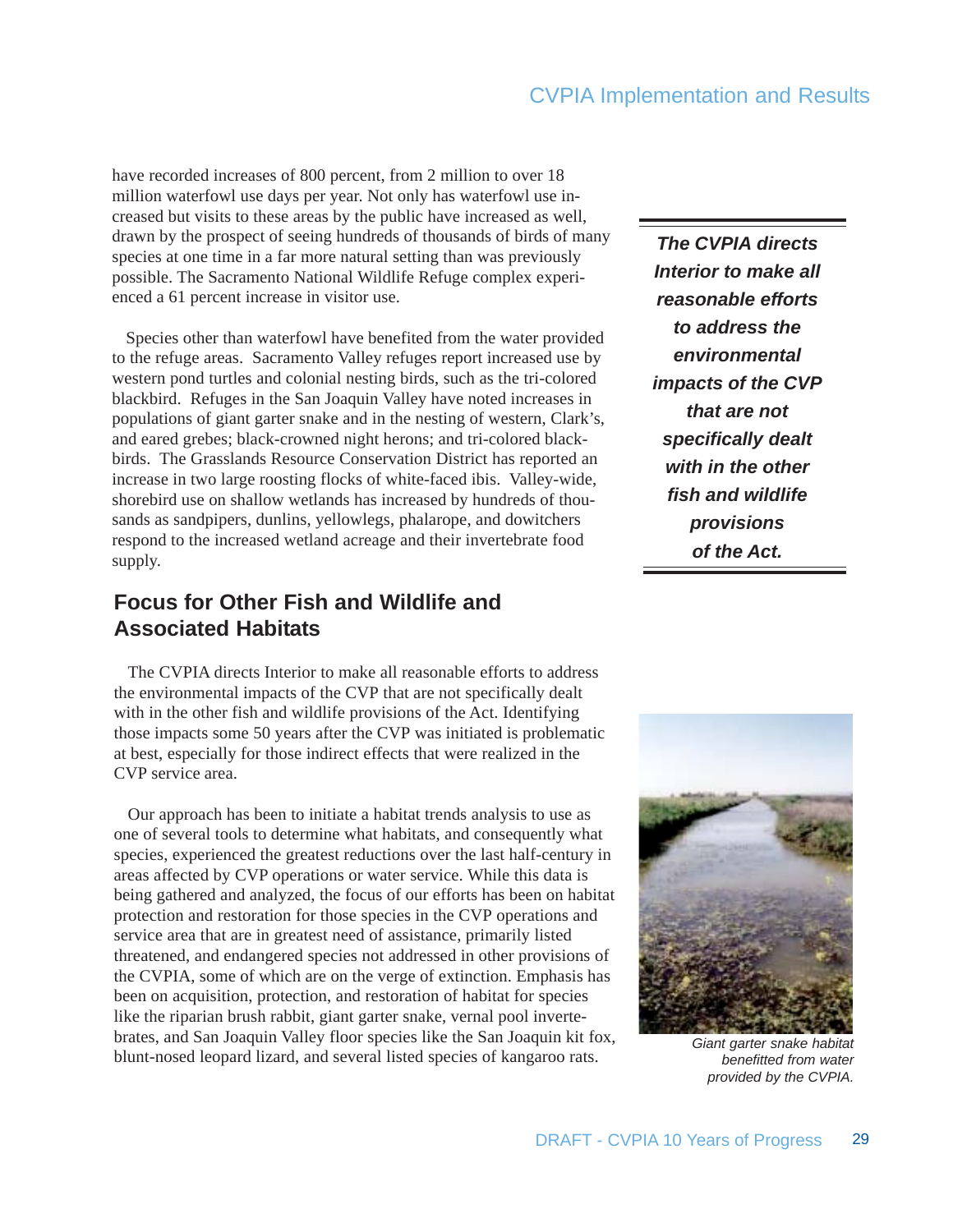*Initial efforts of the San Joaquin River Riparian Restoration Program have been directed toward developing a sound scientific basis for identifying sites where restoration has a likelihood of success.*

Two habitat programs have evolved to accomplish these objectives. These are the Habitat Restoration Program, with a broad focus on habitat and species affected by the CVP and particularly on listed threatened or endangered species; and the San Joaquin River Riparian Habitat Restoration Program, focusing on restoration of riparian areas on the San Joaquin River from Friant Dam to the Merced River. These programs are closely coordinated, and both rely on extensive partnerships with other agencies, conservation groups, and stakeholders to accomplish their objectives.

#### **Benefits of Other Fish and Wildlife and Associated Habitats**

Notable examples of Habitat Restoration Program projects include the Pine Hills Ecological Reserve and the program to prevent the extinction and assist in the recovery of the riparian brush rabbit. Interior has contributed funding over several years toward the acquisition of the Pine Hills Ecological Reserve in El Dorado County. As of spring 2002, CVPIA funds, along with monies from other partners, have been used to acquire 2,615 acres of the planned 5,000-acre preserve that will protect five listed and three candidate plant species in this extremely rare natural community associated with gabbro soils. We are also involved in the development and implementation of a management plan for this fire dependent community.



*The San Joaquin River*

A riparian brush rabbit habitat enhancement, captive breeding, and reintroduction program has been supported by the Habitat Restoration Program. First funded in 1997, this program is a last ditch effort to save an endangered species that was once among the most abundant in the Central Valley. To date, 258 acres at Caswell State Park have been enhanced and/or restored after populations there were devastated by a major flooding event. The captive-breeding component of the effort is a joint venture with several State and Federal agencies and the Endangered Species Recovery Program at California State University – Stanislaus. Species surveys, construction of breeding pens, genetic studies, radio tagging, removal of exotic species, and educational outreach are all part of the effort. More than 40 rabbits have been born in captivity and are being reintroduced at the San Joaquin River National Wildlife Refuge. This is the first time an endangered mammal has been bred in captivity in California.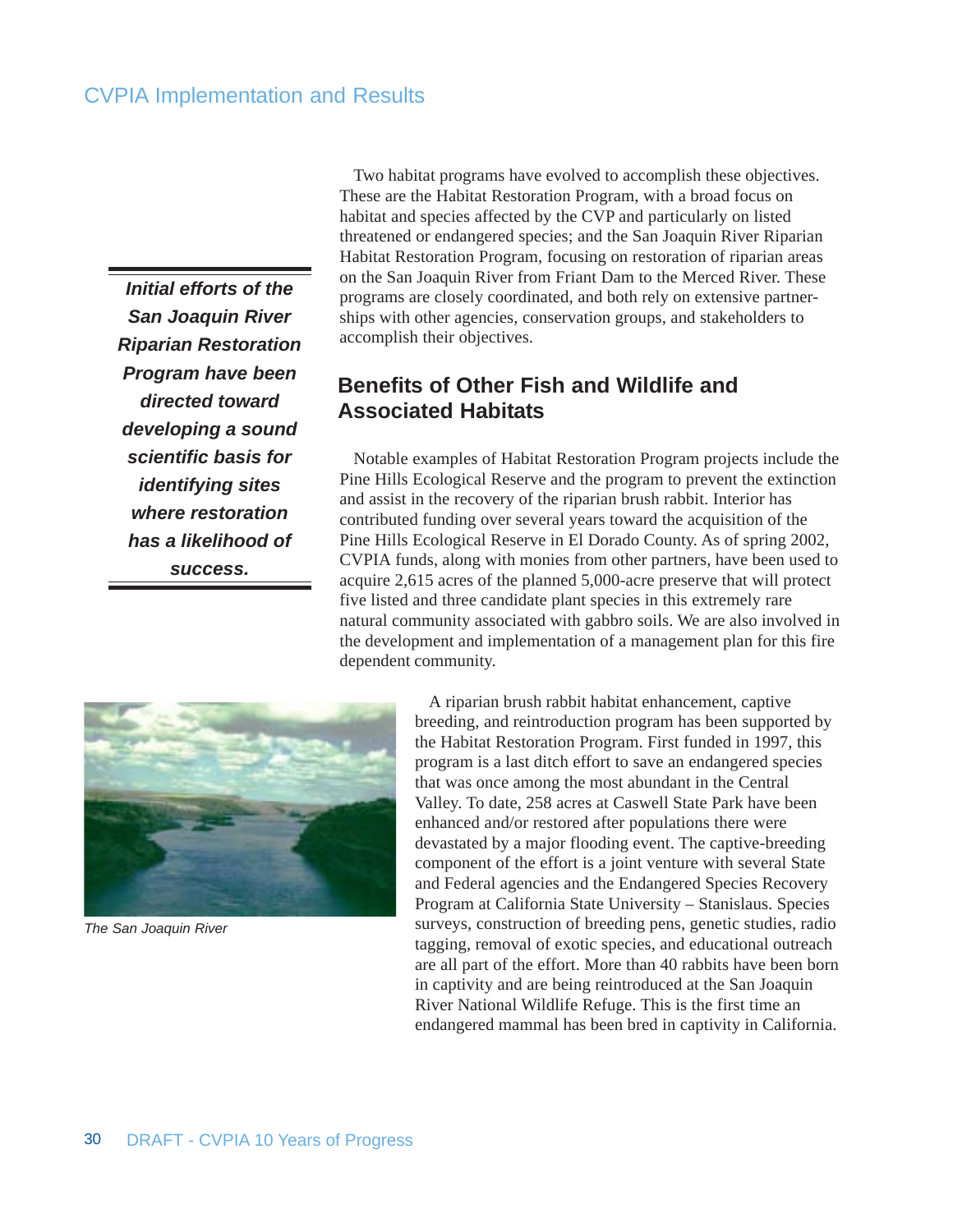Initial efforts of the San Joaquin River Riparian Restoration Program have been directed toward developing a sound scientific basis for identifying sites where restoration has a likelihood of success. Analyses of historic biological conditions and physical processes have been completed. The Corps of Engineers and California Department of Water Resources are gathering additional scientific data in conjunction with Interior's efforts. A major project of this program has been the evaluation of the effects of increased releases from Friant Dam on the growth and regeneration of riparian vegetation and how that might benefit riparian wildlife species. The studies also look at the impacts of these flows on channel roughness, groundwater-surface water interactions, and other physical and biological functions.



*Alkali sacaton (Sporobolus airoides above) and Purple owl's clover (Castilleja exserta - right) are two plant species benefitting from the Land Retirement Program.*



Also in this category is the Agricultural Land Retirement Program. This program was established to retire key parcels of drainage-impaired agricultural land from irrigated agriculture, and use the retired lands to assist in the recovery of habitat for a variety of native wildlife species. Focus is on lands in the San Joaquin Valley, where drainage-related problems resulted in adverse impacts to waterfowl, shorebirds, and other wildlife.

A critical question to be answered is how the retirement of these lands will affect the generation of contaminated agricultural drainage and whether the native vegetation subsequently grown on the lands will be free of contaminants that might affect the wildlife that move into these habitats. A "demonstration" program to answer these questions has been initiated.

#### **Other Fish and Wildlife – Accomplishments**

Since the Habitat Restoration Program began in fiscal year 1996, efforts to protect and provide habitat for fish and wildlife species *other than anadromous fish and wetland-dependent wildlife* have resulted in the acquisition, through partnerships with others such as The Nature Conservancy, of more than 87,000 acres and the restoration of more than 1,100 acres of habitat for native species.

The San Joaquin River Riparian Habitat Restoration Program has worked to improve desirable plant and animal habitat along the San Joaquin River from Friant Dam to the river's confluence with the Merced River. Over the next several years, we anticipate that the popula-

*The Agricultural Land Retirement Program has acquired 1,200 acres of farmland in the Sacramento-San Joaquin Delta and nearly 8,800 acres of irrigated agricultural land in the San Joaquin Valley.*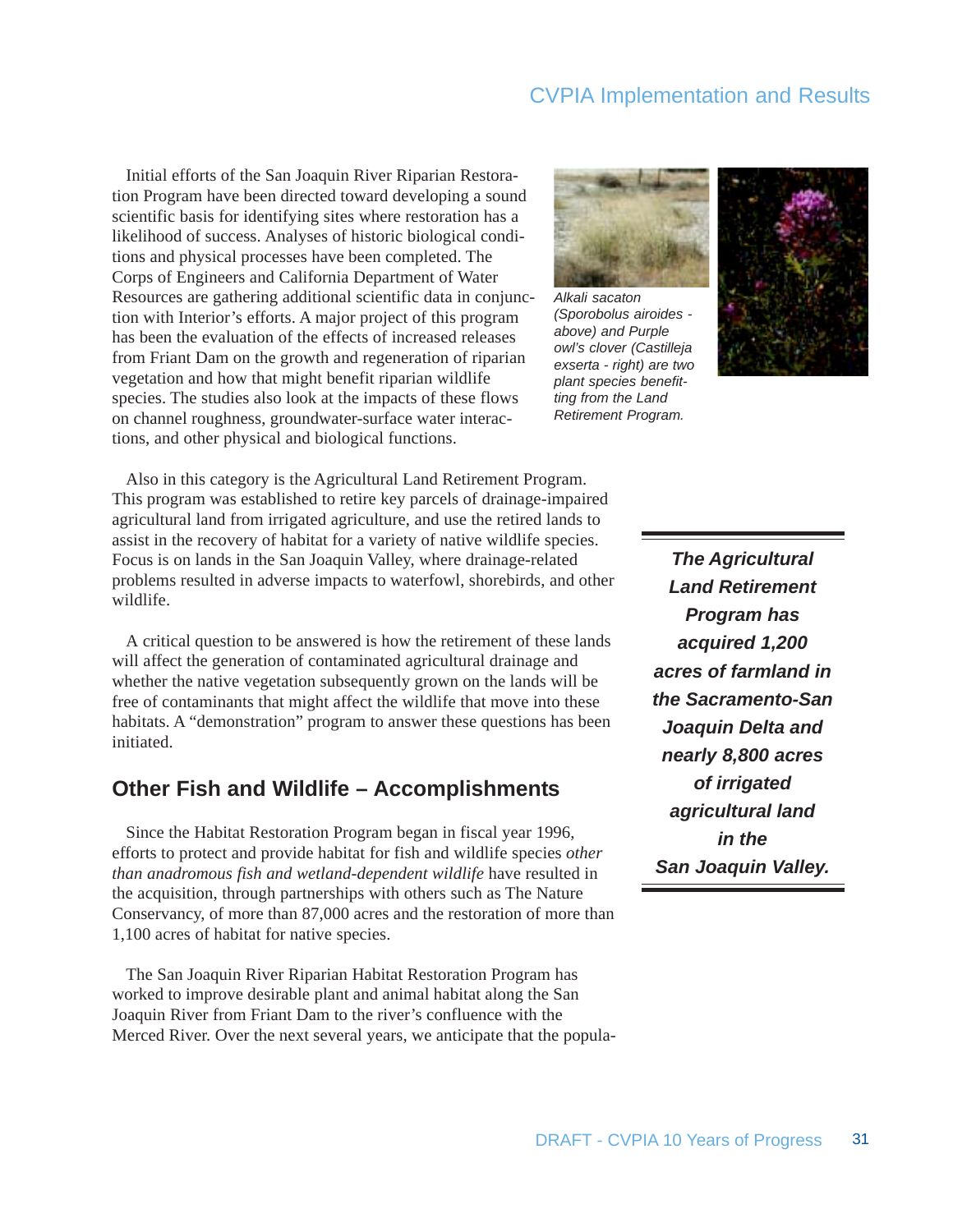tions of species associated with these habitats, and particularly those that are considered threatened or endangered, will increase substantially.

The Agricultural Land Retirement Program has acquired 1,200 acres of farmland in the Sacramento-San Joaquin Delta and nearly 8,800 acres of irrigated agricultural land in the San Joaquin Valley. A demonstration program has been implemented that experiments with a variety of restoration techniques. To date, 2,200 acres of retired lands have been treated and are in some stage of recovery.

#### **Other CVPIA Activities**

- Entered into binding cost-share agreement with the State of California
- Established Restoration Fund and collected over \$353 million from 1993 through 2002
- Initiated "Rulemaking" and prepared Interim Guidelines for 10 CVPIA programs
- Completed PEIS
- Executed "interim" renewal contracts: executed 27 and negotiated additional 24 long-term contracts for water service
- Approved transfer of more than 4.7 million acre-feet of CVP water
- Implemented water conservation program
- Implemented Comprehensive Assessment and Monitoring Program for CVPIA
- Initiated studies on flow fluctuations, reservoir carryover storage and Stanislaus River Basin water needs
- Terminated San Joaquin River Comprehensive Plan
- Completed three of six Supporting Anadromous Fish Investigations
- Completed CVP Fishery Impacts Report, Report on CVP Yield Increase, and Central Valley Wetlands Water Supply Investigation

#### **Other CVPIA Activities**

A great deal of time and effort have also gone into meeting the requirements of CVPIA that deal with water contracting, water transfers, improved water management, conservation, studies and investigations, modeling, monitoring, and environmental compliance.

One of the most challenging tasks was the development and completion of a PEIS to address the direct and indirect effects and benefits of implementing the CVPIA. Many CVPIA actions could not be undertaken or completed until the PEIS was finished. All subsequent CVPIA actions are expected to tier off the PEIS. This was a massive effort involving a very large number of stakeholders and very sensitive issues.

The Draft PEIS was completed and circulated for review in November 1997; the comment period closed in April 1998. The Final PEIS was released in October 1999 and, after completion of consultation pursuant to the Endangered Species Act on CVPIA implementation and CVP operations, Reclamation and the Service signed the Record of Decision in January 2001. The PEIS included 33 appendices, 18 of which address technical resource issues. A CD-ROM set was prepared that contains the entire document and the models, input data, and output files that were used in the analysis of effects.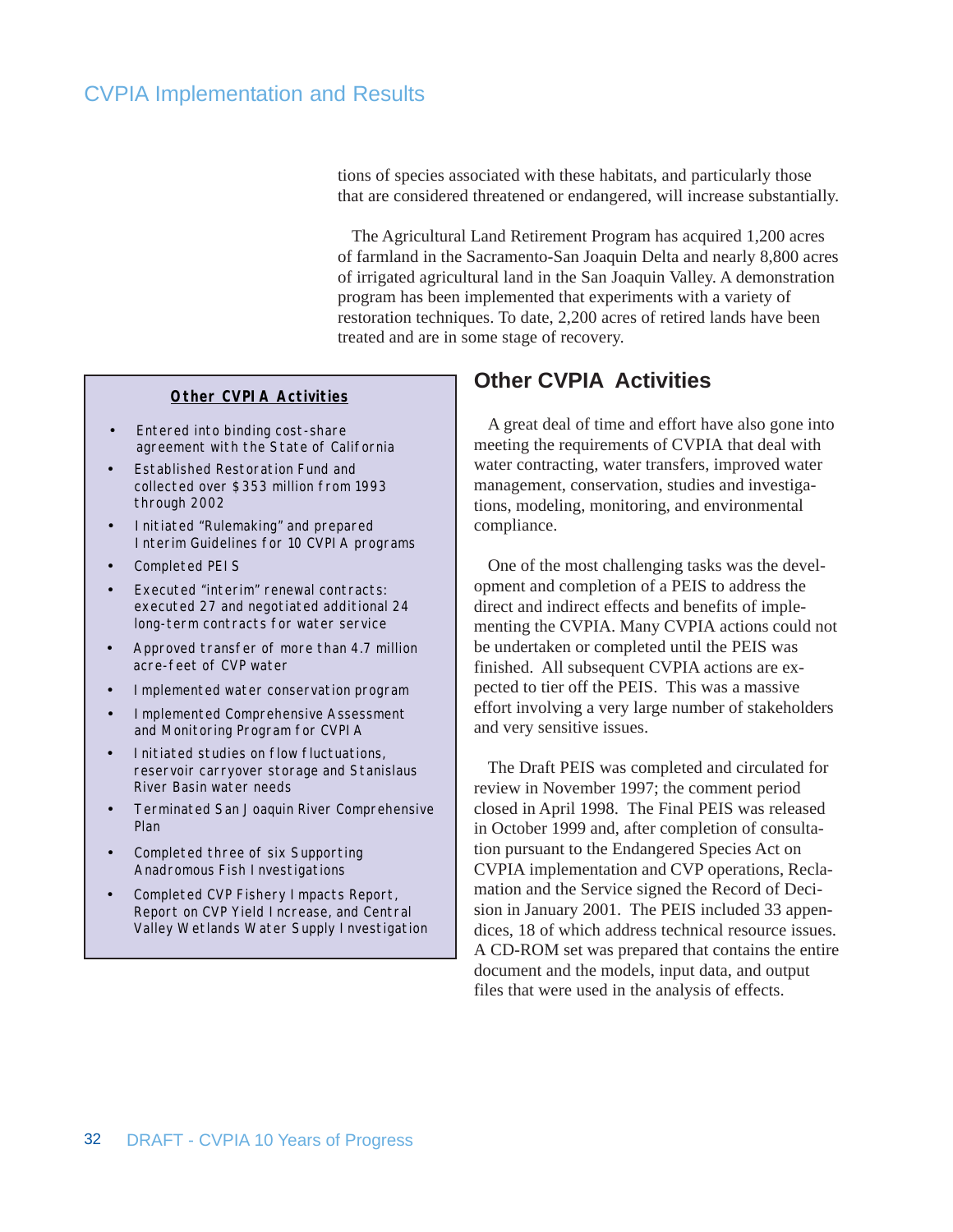Most of the studies and investigations required by the CVPIA have been implemented or initiated. These include the CVP Fisheries Impact Report, Central Valley Wetlands Water Supply Investigation, and studies on the problems and options available to assist in the restoration of populations of anadromous fish, particularly chinook salmon and steelhead trout. Much of the information is being applied in the on-theground efforts being implemented under the Anadromous Fish Restoration Program and the similar efforts of CALFED.

The development of ecological and hydrologic models is another major effort that is continuing and is receiving valuable data from other CVPIA programs and studies. To date, efforts have focused on new model development and documenting the data and logic to improve models. One major model being developed is CALSIM II, jointly being funded and executed by Reclamation and the California Department of Water Resources. This is a reservoir system model that replaces the separate models previously used to simulate the operations of the CVP and the State Water Project. It explicitly addresses activities such as the Vernalis Adaptive Management Program and the CALFED Environmental Water Account.

*Although Interior is rightfully proud of its progress in the implementation of this monumental restoration effort, we could not have done it without the participation of the State and other partners.*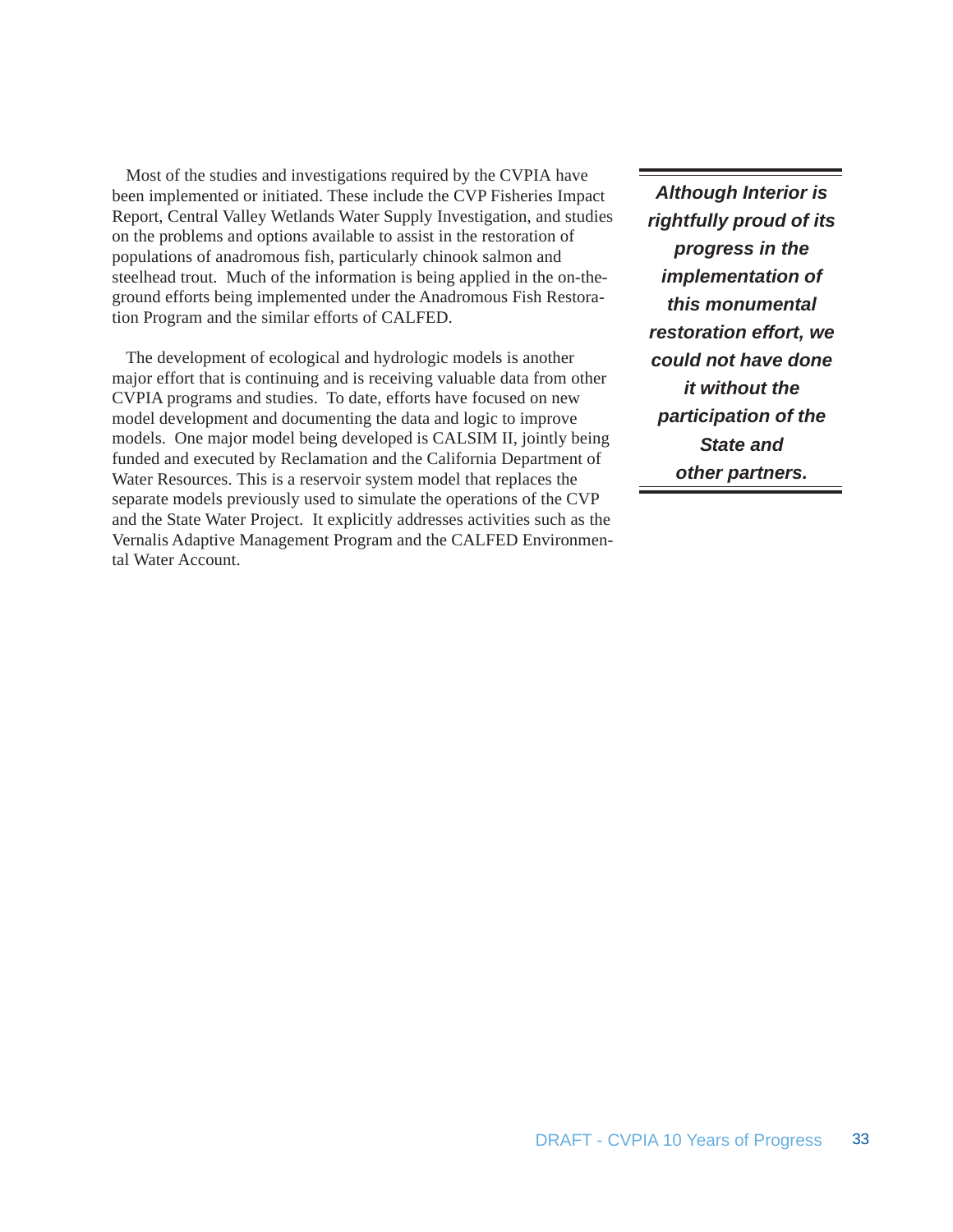## Conclusions

Ver the past 10 years, a great deal has been done to implement the Central Valley Project Improve-<br>ment Act, and Interior is well on the way to accomplishing the goals and objectives set by Congress. Most of the administra ment Act, and Interior is well on the way to accomplishing the goals and objectives set by Congress. Most of the administrative requirements have been completed or are well under way. Renewal of long-term contracts is progressing well. Much, however, remains to be done.

Populations of some races of salmon are on the rise valley-wide, but additional work is needed on other races of salmon and on the other species of anadromous fish. Within a few years, conveyance facilities to deliver all of the necessary water to critical wetland refuges will be completed. But, the annual costs for the water supplies themselves is large and getting larger as other demands for water escalate. Most of the Restoration Fund could soon be dedicated to this one purpose alone, leaving little money available to meet other CVPIA objectives. Purchase of permanent or long-term water, rather than annual supplies, is the best answer but these are not



readily available on the market and are very expensive when they can be found.

Although Interior is rightfully proud of its progress in the implementation of this monumental restoration effort, we could not have done it without the participation of the State and other partners. The monies spent thus far do not even include contributions by other programs and groups such as CALFED and nonprofit conservation organizations. It is abundantly clear that Interior cannot do it alone. Nor can we step back and expect others to do it. Interior must continue with at least the same level of effort and encourage others to do the same.

We cannot at this time predict when, or even if, we will fulfill all of the goals and objectives in the CVPIA. We **will meet** the refuge water supply requirements. We **will help** to recover listed threatened or endangered species, but CVPIA is not the sole savior for those species on the brink. We **will take all reasonable actions** to double the natural production of anadromous fish, but it must be recognized that factors beyond Interior's control exert a very great influence over the populations of these species. Only time will tell how successful we will be in this regard. The public can be assured, however, that we will do our utmost to fulfill our obligations and meet the intent of Congress when this landmark legislation was enacted.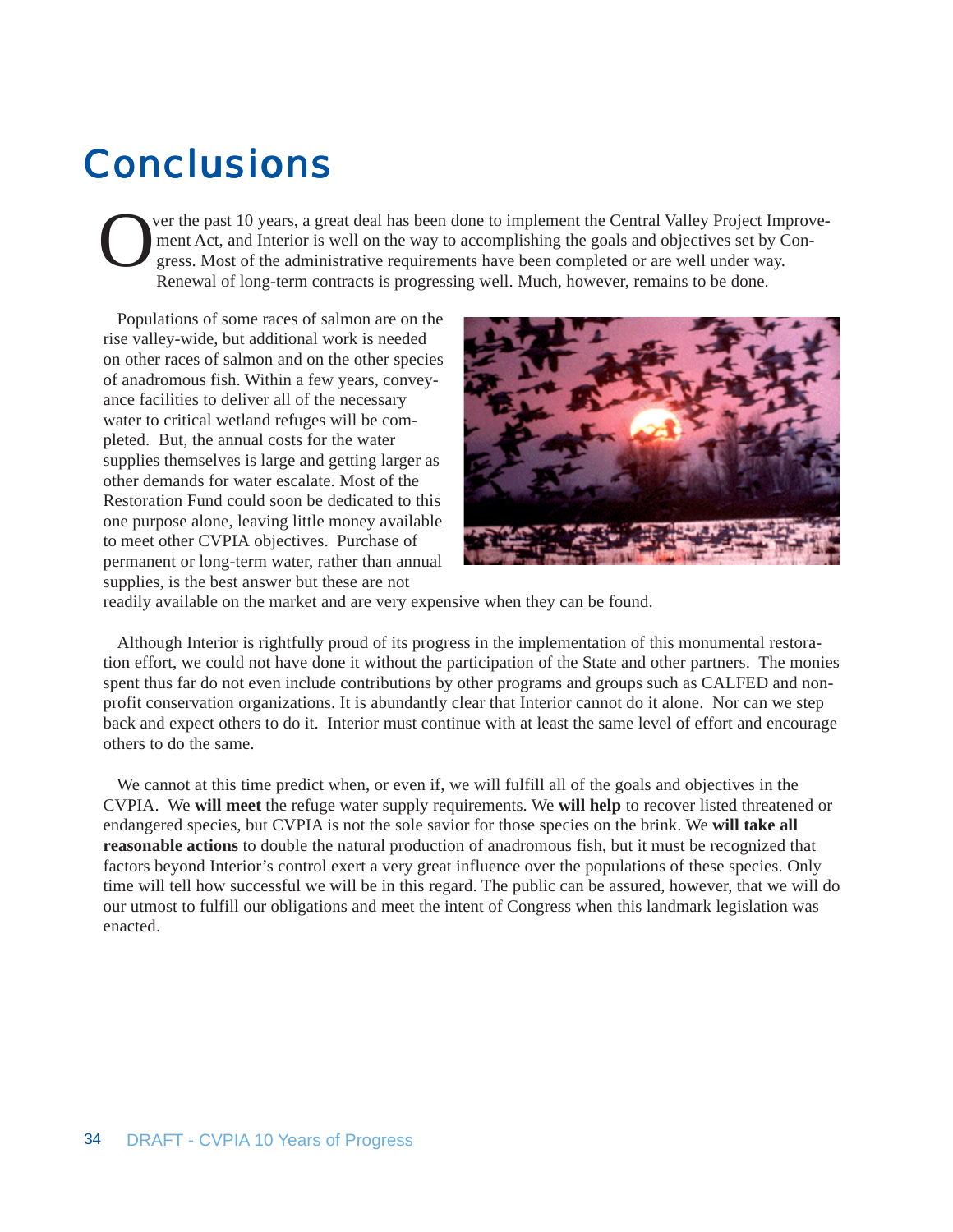## Contact Information

To request additional copies of this publication, or to obtain additional information, please contact:

Bureau of Reclamation Mid-Pacific Region Special Projects Office 2800 Cottage Way, MP-120 Sacramento, CA 95825-1898 916-978-5194

On the Web:

Bureau of Reclamation Mid-Pacific Region: www.usbr.gov/mp/cvpia